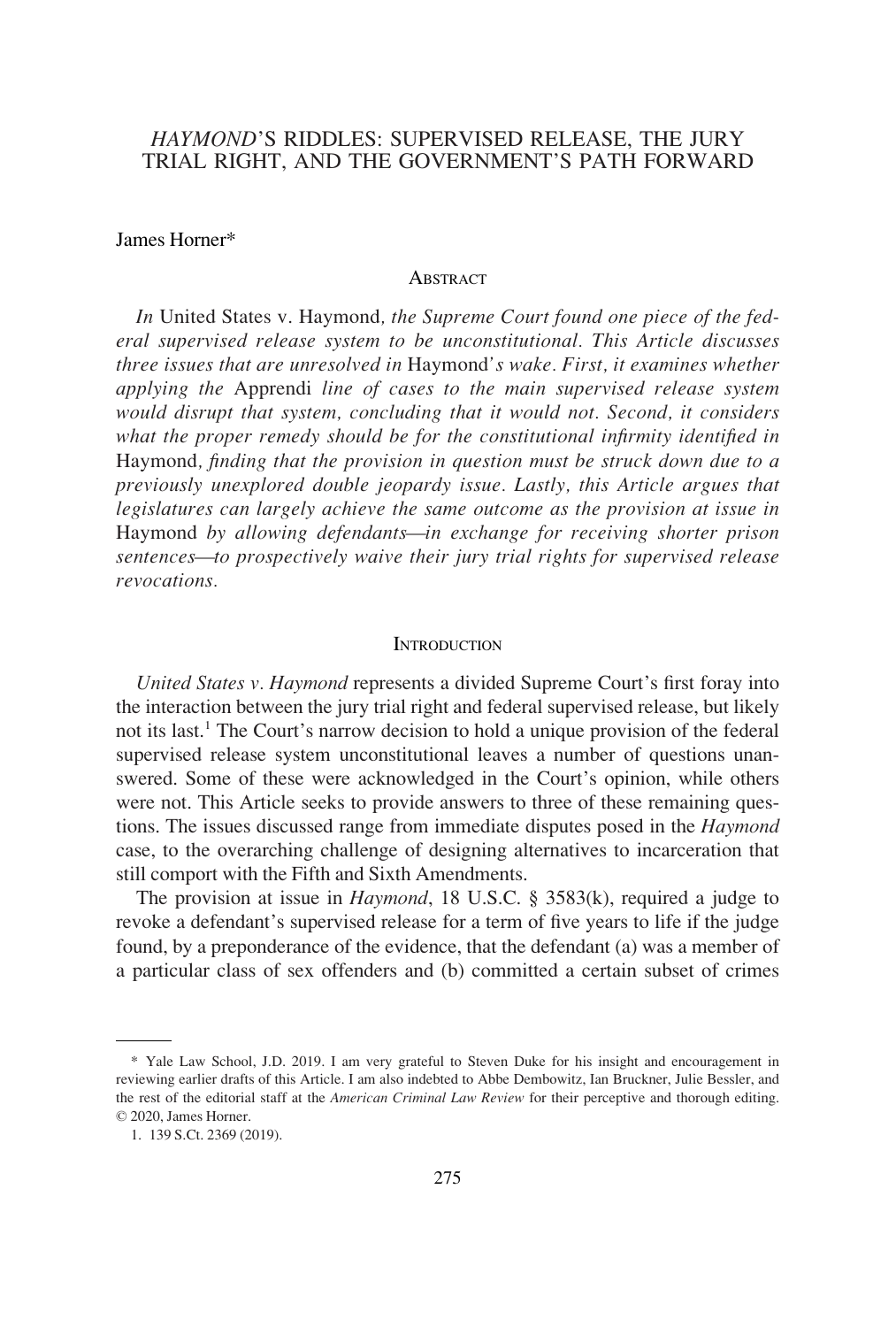while on supervised release.<sup>2</sup> This is in contrast to the typical supervised release procedure, where the maximum prison time for revocation is determined solely by the defendant's underlying conviction, and the judge can refuse to revoke the supervised release altogether, even if the defendant has engaged in criminal behavior.<sup>3</sup>

In 2016, a judge in the Northern District of Oklahoma found by a preponderance of the evidence that Andre Ralph Haymond committed a crime on supervised release that triggered the special revocation procedure mandated by §  $3583(k)$ .<sup>4</sup> Accordingly, he was given a fve-year prison term, even though the normal authorized period of revocation based on his underlying conviction was zero to two years.<sup>5</sup> Haymond argued that under Supreme Court precedent, increasing the mandatory minimum and maximum punishment he could receive based on facts found by a judge violated his right to a jury trial.<sup>6</sup>

In *Apprendi v. New Jersey*, the Supreme Court held that the Sixth Amendment requires facts that increase the maximum punishment for a criminal prosecution to be found by a jury beyond a reasonable doubt.<sup>7</sup> They cannot be found by the judge during a post-trial proceeding such as sentencing.8 In *Alleyne v. United States*, the Supreme Court similarly held that imposing or increasing a mandatory minimum based on judicial fact-fnding at sentencing also violates the Sixth Amendment because those facts had to be found by a jury.<sup>9</sup>

In *Haymond*, Justice Gorsuch, writing for a four-justice plurality, found § 3583(k) to be unconstitutional under a straightforward application of *Apprendi* and Alleyne.<sup>10</sup> Since § 3583(k) imposed a mandatory minimum of five years triggered by judicial fact-fnding, the plurality concluded that it violated the jury trial right.11 They reasoned that any fact found that results in an increase in the minimum punishment is an element of an offense, and all elements of an offense must be found by a jury.<sup>12</sup> For the plurality, it was of little consequence that the

6. *Id*.

<sup>2. 18</sup> U.S.C. § 3583(k) (2018) ("If a defendant required to register under the Sex Offender Registration and Notifcation Act commits any criminal offense under chapter 109A, 110, or 117, or section 1201 or 1591, for which imprisonment for a term longer than 1 year can be imposed, the court shall revoke the term of supervised release and require the defendant to serve a term of imprisonment under subsection (e)(3) without regard to the exception contained therein. Such term shall be not less than 5 years.").

<sup>3.</sup> *See id*. § 3583(e).

<sup>4.</sup> United States v. Haymond, No. 08-201, 2016 U.S. Dist. LEXIS 100915, at \*41 (N.D. Okla. Aug. 2, 2016).

<sup>5.</sup> *Haymond*, 139 S. Ct. at 2375.

<sup>7. 530</sup> U.S. 466, 490 (2000). For the sake of brevity, I will refer to the defendant's right to have the elements of an offense found by a jury beyond a reasonable doubt as the "jury trial right."

<sup>8.</sup> *Id*. at 491–92.

<sup>9. 570</sup> U.S. 99, 102 (2013).

<sup>10.</sup> *Haymond*, 139 S. Ct. at 2373–83 (plurality opinion).

<sup>11.</sup> *Id*. at 2378–79.

<sup>12.</sup> *Id*.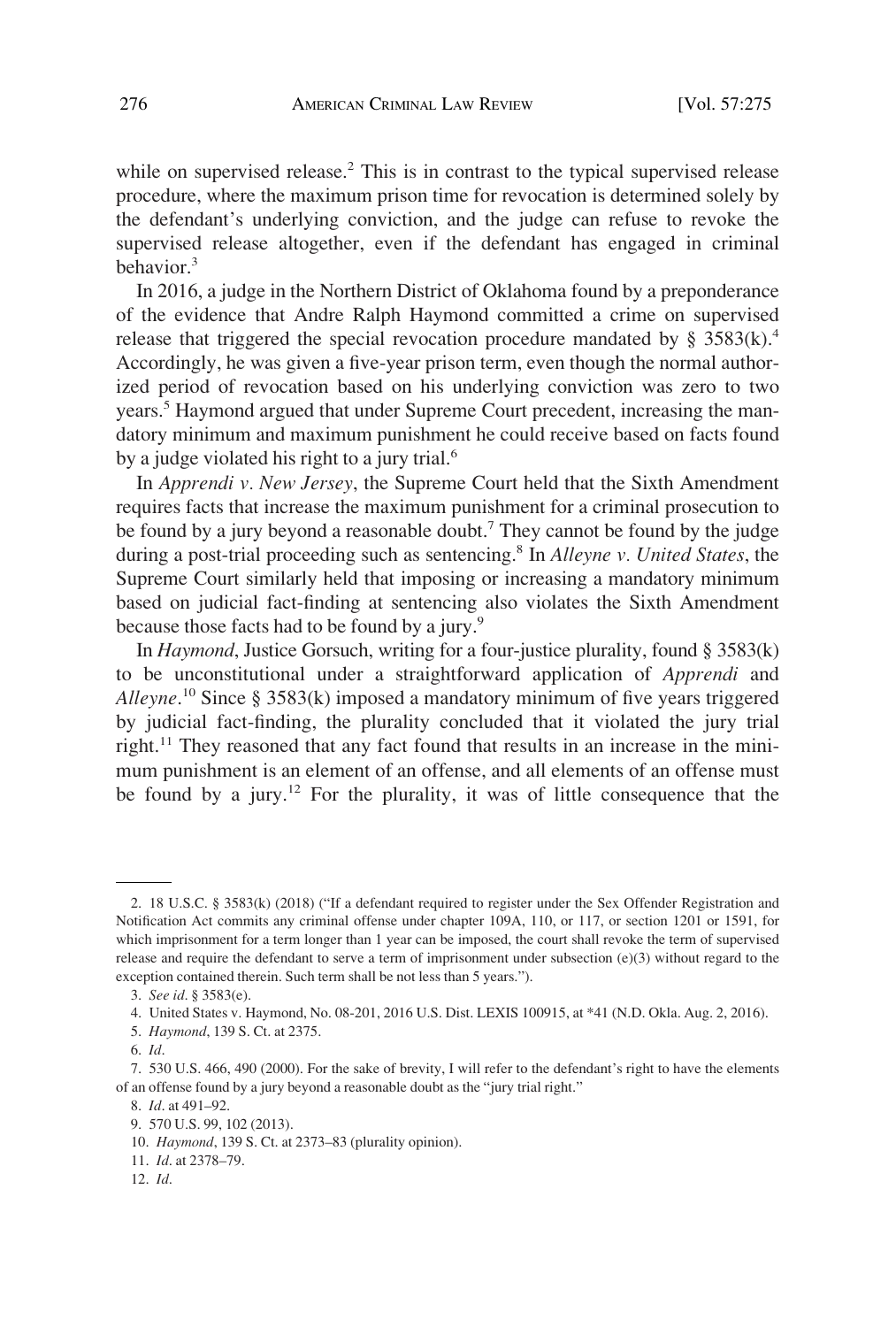mandatory minimum term of incarceration was being imposed at a revocation instead of a traditional sentencing following a prosecution.<sup>13</sup>

In a brief concurrence, Justice Breyer expressed concern about the possible ramifications of applying *Apprendi* and *Alleyne* to the supervised release context.<sup>14</sup> But even so, he concluded that § 3583(k) too closely mimicked a traditional criminal statute and therefore violated the jury trial right.<sup>15</sup> Rather than determine the proper remedy, the Court remanded the case on that issue.<sup>16</sup> Four members of the Court, led by Justice Alito, dissented.<sup>17</sup>

This Article examines three unresolved issues raised by the *Haymond* decision. The frst is about the practical consequences of applying the *Apprendi* decisions to § 3583(e), the supervised release system's default revocation provision.<sup>18</sup> Unlike § 3583(k), which is a limited, specialized provision, the vast majority of supervised release revocations are carried out under the more general terms of § 3583(e). All nine justices suggested that applying *Apprendi* to § 3583(e) could disrupt how that provision currently operates, though they disagreed on the magnitude.19 Contrary to their view, this Article argues that § 3583(e) would not be functionally affected. That is because the fact-fnding authorized under that section is so minimal that the provision as written is effectively indistinguishable from a system where the judge has total discretion to administer a sentence, cabined by a requirement to act "reasonably." The Supreme Court has already found that a similar system passes muster under the Sixth Amendment.<sup>20</sup>

The second question addresses the proper remedy for  $\S$  3583(k). Haymond asked the Supreme Court to strike down the revocation provision of  $\S 3583(k)$  in its entirety and let the judge decide whether to revoke his supervised release under the default procedure.<sup>21</sup> The government preferred to send these revocations cases to a jury, which would decide whether the defendant engaged in any of the crimes enumerated in §  $3583(k)$ <sup>22</sup> Presumably, this was important to the government because Haymond's maximum sentence under § 3583(k) is considerably harsher than the applicable maximum sentence would be if his criminal activity was prosecuted as a standalone crime. $^{23}$ 

<sup>13.</sup> *Id*. at 2379–80.

<sup>14.</sup> *See id*. at 2385 (Breyer, J., concurring).

<sup>15.</sup> *Id*. at 2386.

<sup>16.</sup> *Id*. at 2385 (plurality opinion); *id*. at 2386 (Breyer, J., concurring).

<sup>17.</sup> *Id*. at 2386–400 (Alito, J., dissenting).

<sup>18. 18</sup> U.S.C. § 3583(e) (2018).

<sup>19.</sup> *Id*. at 2383–84 (plurality opinion); *id*. at 2385 (Breyer, J., concurring); *id*. at 2388 (Alito, J., dissenting).

<sup>20.</sup> *See* United States v. Booker, 543 U.S. 220, 245–71 (2005).

<sup>21.</sup> *See* Brief for Respondent at 30–32, United States v. Haymond, 139 S. Ct. 2369 (2019) (No. 17-1672).

<sup>22.</sup> *See* Reply Brief for the United States at 20–21, United States v. Haymond, 139 S. Ct. 2369 (2019) (No. 17-1672).

<sup>23.</sup> Section 3583(k) provides that Haymond could have received up to life in prison on revocation of supervised release. In contrast, under 18 U.S.C. § 2252(b)(2), which is part of the statute criminalizing possession of child pornography, as a repeat offender Haymond could only receive a maximum sentence of 20 years.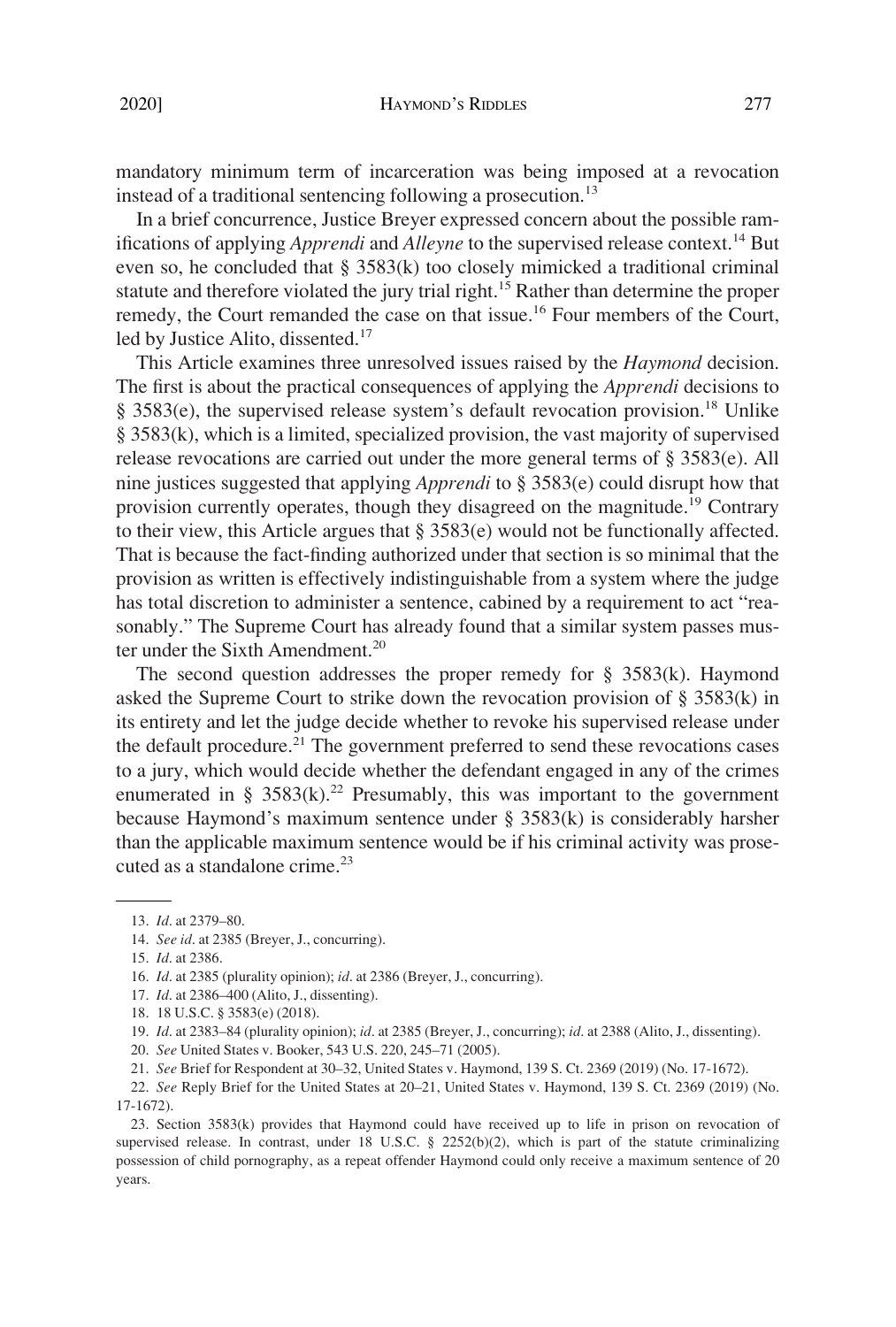In fact, the courts will have no choice but to invalidate  $\S$  3583(k) in its entirety because of a double jeopardy issue that has been largely unexplored. Applying the jury trial right to revocation proceedings involves recognizing that the facts triggering the punishment are elements of an offense. That has consequences for double jeopardy protections as well. The Supreme Court has held that convicting a defendant of one crime and trying him for a second that includes all the elements of the first violates the Double Jeopardy Clause.<sup>24</sup> In most jury trial cases, double jeopardy issues usually do not bear on the remedy since there is only one prosecution. That is not the case for revocation proceedings. Sending § 3583(k) revocation cases to a jury would turn the defendant's original conviction into a lesser included offense and violate double jeopardy protections. The fact that recidivist statutes have been upheld by the Supreme Court cannot save § 3583(k) because unlike those statutes, § 3583(k) cannot be fairly characterized as being a punishment solely for the second offense.<sup>25</sup>

The third question examines policy responses to *Haymond*. Regardless of the remedy, lawmakers will have to decide how to craft supervised release and parole policies going forward. In an era when many across the political spectrum have become concerned that the United States overincarcerates, systems such as supervised release serve as a crucial alternative to incarceration.<sup>26</sup> Effectively restricting the terms on which a legislature can create alternatives to incarceration might lead them, on the margins, to prescribe prison where they may have otherwise chosen supervised release.

Lawmakers can constitutionally address these concerns by creating a policy that reaches a similar outcome to  $\S$  3583(k). They can make the term of supervised release a substitute to completing a longer prison term that the defendant can access only by partially waiving his or her jury trial right for the duration of the term of supervised release. The current supervised release system operates as a beneft to the defendant. If supervised release were no longer available for defendants, then Congress may have mandated a longer term of incarceration. While this tradeoff benefts defendants at a policy level, the current scheme suffers from the defect that the defendant has not consented to it. The solution is to offer each defendant this bargain at an individual level: serve out a longer prison term or take a term of supervised release with a diminished jury trial right. While such a scheme would burden the jury trial right, it would be constitutional because it would serve the important purpose of creating alternatives to incarceration. Allowing defendants to engage in such a bargain would make for more desirable policy because

<sup>24.</sup> *See* Brown v. Ohio, 432 U.S. 161, 161 (1977).

<sup>25.</sup> *See* Witte v. United States, 515 U.S. 389, 400 (1995).

*See* Michelle Mark, *Most Americans Approve of the Bipartisan, Trump-Backed Criminal-Justice Reforms*  26. *that the Senate Just Passes*, BUS. INSIDER (Dec. 19, 2018), [http://www.businessinsider.com/poll-frst-step-act](http://www.businessinsider.com/poll-first-step-act-criminal-justice-reforms-most-americans-approve-2018-12)[criminal-justice-reforms-most-americans-approve-2018-12;](http://www.businessinsider.com/poll-first-step-act-criminal-justice-reforms-most-americans-approve-2018-12) Shaila Dewan & Carl Hulse, *Republicans and Democrats Cannot Agree on Absolutely Anything. Except This*, N.Y. TIMES (Nov. 14, 2018), [http://www.](http://www.nytimes.com/2018/11/14/us/prison-reform-bill-republicans-democrats.html)  [nytimes.com/2018/11/14/us/prison-reform-bill-republicans-democrats.html.](http://www.nytimes.com/2018/11/14/us/prison-reform-bill-republicans-democrats.html)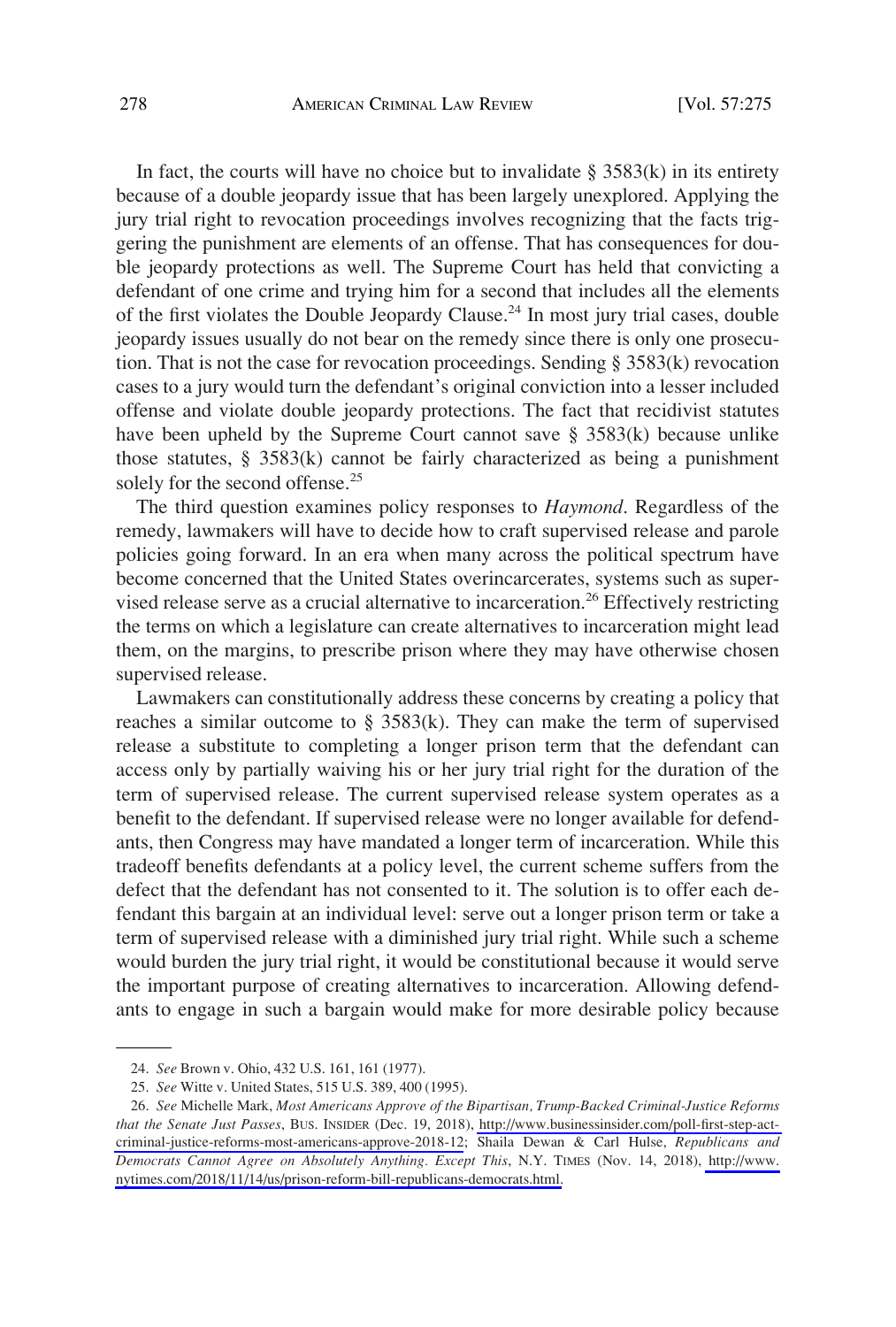legislatures will be more likely to reduce incarceration if they have fexibility in creating alternatives.

Part I will explain the current federal supervised release system, as well as its origins. Part II will address the frst of the three questions above, specifcally the interaction of the jury trial right with the main supervised release revocation provision, § 3583(e). Part III will address the second of the three questions and argue that the revocation provision of  $\S$  3583(k) must be struck down in its entirety. Part IV will address the last question and propose a policy solution that will allow lawmakers to achieve the same goals as  $\S$  3583(k) while still complying with the jury trial right.

### I. THE SUPERVISED RELEASE SYSTEM

# A*. The Background of Supervised Release*

Federal supervised release began in 1984 with the enactment of the Sentencing Reform Act  $(SRA)$ <sup>27</sup> Previously, the federal government used a typical parole system.28 After a prisoner served a certain amount of time in prison, an executive agency, the United States Board of Parole, would allow the incarcerated to serve up to two-thirds of their sentence outside of prison on a discretionary basis.<sup>29</sup> Parolees were subject to numerous conditions and if they violated their parole, the Board had the authority to revoke it without credit for time served.<sup>30</sup> The statutory standards for granting and revoking parole were extremely vague, effectively placing great discretion in the hands of the Parole Board, which could fnd facts under a preponderance of the evidence standard.<sup>31</sup> Under the statute, those subject to revocation of parole had the right to a hearing before the Parole Board.<sup>32</sup> As time went on, the Parole Board increasingly delegated its powers to hearing examiners, and by the time federal parole was eliminated, these examiners were making the majority of parole decisions.<sup>33</sup>

In 1972, the Supreme Court in *Morrissey v. Brewer* weighed in on the minimum standards constitutionally required for revoking parole.<sup>34</sup> The Court held that parolees were entitled to preliminary and final hearings on the revocation.<sup>35</sup> Neither of these hearings had to be before a judge, but the parolee did have to receive written notice of the accused violations, disclosure of evidence against him, the ability to appear in person to present his own evidence, a non-absolute

<sup>27.</sup> Sentencing Reform Act of 1984, Pub. L. No. 98-473, § 3583, 98 Stat. 1837 (1984).

<sup>28.</sup> Fiona Doherty, *Indeterminate Sentencing Returns: The Invention of Supervised Release*, 88 N.Y.U. L. REV. 958, 984–90 (2013).

<sup>29.</sup> *Id*. at 984.

<sup>30.</sup> *Id*. at 985.

<sup>31.</sup> *Id*. at 985, 990 n.201.

<sup>32.</sup> *Id*. at 985.

<sup>33.</sup> *Id*. at 988.

<sup>34. 408</sup> U.S. 471 (1972).

<sup>35.</sup> *Id*. at 485–87.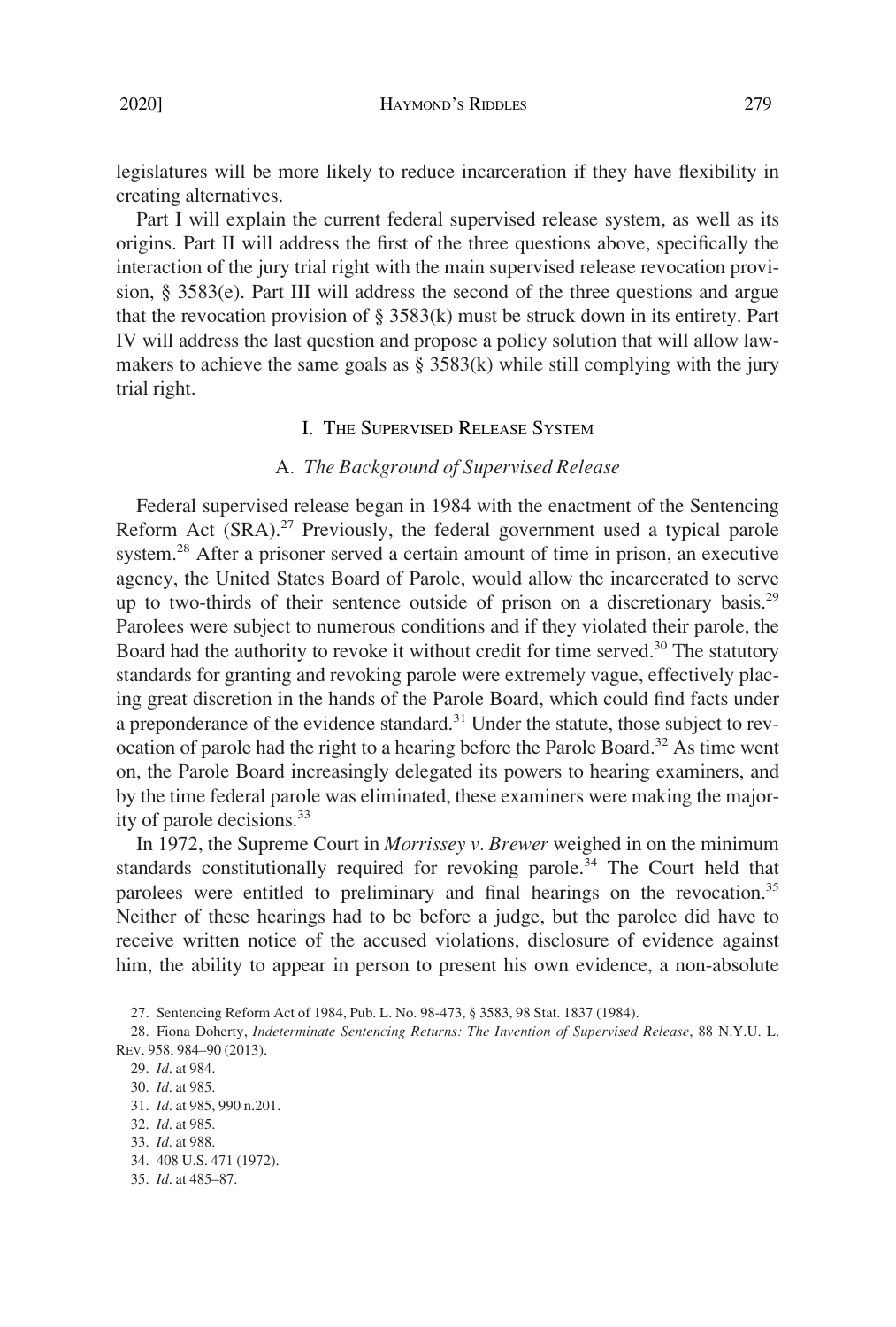right to cross-examination, a neutral decision-maker, and a written explanation of the decision.36

Over time, the federal parole system inspired a bipartisan chorus of critics. Conservatives saw it as promoting excessive leniency, while liberals believed the discretion given to the Parole Board resulted in arbitrariness.<sup>37</sup> Congress therefore abolished federal parole in the 1984 Sentencing Reform Act.<sup>38</sup> The Senate Report singled out the effectively indeterminate sentences of the parole system as its principal faw.39 As a result, all federal prisoners going forward would have to serve virtually their entire terms.<sup>40</sup>

The SRA created supervised release as a supplement that judges could, at their discretion, add following a prison sentence.<sup>41</sup> Unlike parole, it could not serve as a substitute for prison and would be administered by the court, not an administrative agency. The Senate Report explained that supervised release's primary purpose was rehabilitative—meant "to ease the defendant's transition" back into society.<sup>42</sup> Accordingly, with only a few mandatory terms, the judge generally had wide discretion to set the conditions of the supervised release.43 More importantly, Congress chose to make the punishment for violating supervised release not revocation, but criminal contempt, which meant defendants had access to the jury trial right and the case against them had to be proven beyond a reasonable doubt.<sup>44</sup>

Before the supervised release system went into effect, however, Congress had an apparent change of heart in 1987 and decided to change the principal enforcement mechanism back to revocation.<sup>45</sup> The Justice Department, Parole Commission, and other critics expressed concern that the conditions of supervised release would not be followed unless there was a revocation process and also noted that federal probation continued to have revocation.<sup>46</sup> Ultimately, the revival of revocation came in what Congress styled as "technical amendments" to the supervised release statute, raising the question of whether lawmakers seriously considered the policy implications of their decision.<sup>47</sup> Since 1987, there have been no structural changes to the general supervised release system.<sup>48</sup>

48. Doherty, *supra* note 28, at 1003–04.

<sup>36.</sup> *Id*. at 489.

<sup>37.</sup> Doherty, *supra* note 28, at 993–95.

<sup>38.</sup> *Id*. at 995–97.

<sup>39.</sup> S. REP. NO. 98-225, at 115 (1984), *as reprinted in* 1984 U.S.C.C.A.N. 3182, 3298.

<sup>40.</sup> Doherty, *supra* note 28, at 996. The only way that prisoners can now get their sentences reduced is a credit for good behavior that is capped at less than two months. *Id*.

<sup>41.</sup> *Id*. at 998. Later statutes would add mandatory minimum terms of supervised release following certain crimes. *See, e.g*., 21 U.S.C. § 841(b)(1)(A)(viii) (2018).

<sup>42.</sup> S. REP. NO. 98-225, at 124 (1984), *as reprinted in* 1984 U.S.C.C.A.N. 3182, 3307.

<sup>43.</sup> Doherty, *supra* note 28, at 999.

<sup>44.</sup> *Id*. at 1000.

<sup>45.</sup> *Compare* Anti-Drug Abuse Act of 1986, Pub. L. No. 99-570, § 1006, 100 Stat. 3207 (1986), *with* 18 U.S.C. § 3583 (2018).

<sup>46.</sup> Doherty, *supra* note 28, at 1001–02.

<sup>47.</sup> *See* Anti-Drug Abuse Act of 1986, Pub. L. No. 99-570, § 1006, 100 Stat. 3207 (1986).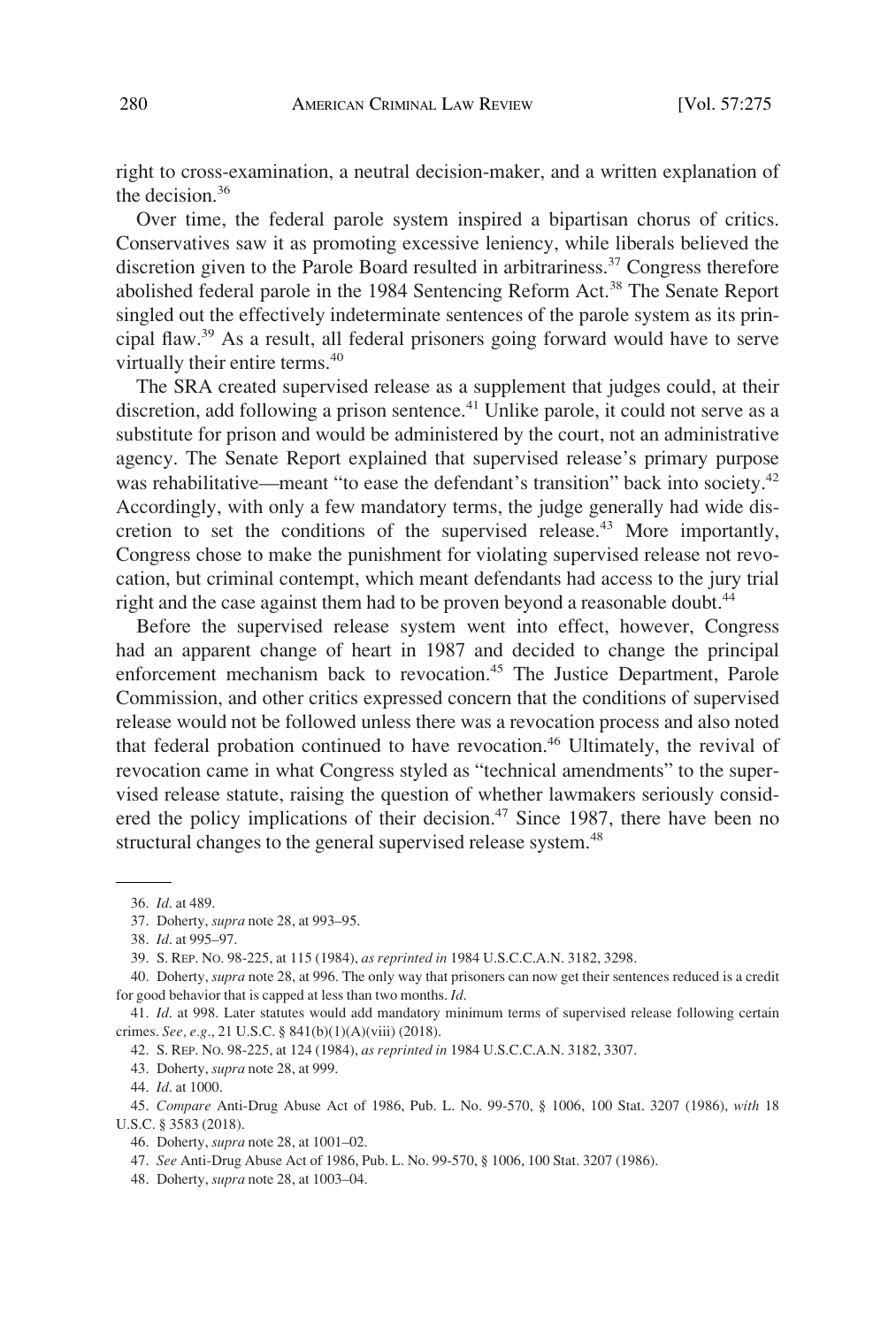Nonetheless, Congress did enact a series of laws in the 2000s that added unique, stricter supervised release requirements for those convicted of certain federal sex crimes.49 These requirements are at the center of the *Haymond* case.

# B*. The General Supervised Release System*

The principal supervised release statute is 18 U.S.C. § 3583. Subsection (a) establishes that when sentencing a defendant to prison, judges may choose to add on a term of supervised release unless a different statute makes supervised release mandatory, in which case the judge has no choice.<sup>50</sup> Under subsection (b), the maximum term of supervised release is determined entirely by the crime for which the defendant was convicted.<sup>51</sup> The sentences range from one year or less for those convicted of misdemeanors or Class E felonies to up to fve years for those convicted of Class A or B felonies.<sup>52</sup>

The conditions of supervised release are governed by subsection (d). The statute provides some mandatory provisions such as that the "defendant not commit another Federal, State, or local crime" and that the defendant cooperate with certain DNA collection programs.<sup>53</sup> Some conditions are mandatory depending on the defendant's conviction. For example, for defendants required to register under the Sex Offender Registration and Notifcation Act, compliance with that act must be a condition of supervised release.<sup>54</sup> The judge can impose further conditions on supervised release provided they conform to three rules.

First, the conditions must be reasonably related to (1) purposes of recognizing the nature and circumstances of the offense, (2) the history and character of the defendant, (3) the need for deterrence of criminal conduct, (4) the protection of the public, and (5) the importance of providing the defendant with "correctional treatment."55 Second, there must be "no greater deprivation of liberty than is reasonably necessary" to fulfill the purposes relevant for the first rule.<sup>56</sup> Third, the rule must be consistent with pertinent policy statements put out by the U.S. Sentencing Commission.<sup>57</sup>

<sup>49.</sup> *See* PROTECT Act, Pub. L. No. 108-21, § 101, 117 Stat. 650 (2003); Adam Walsh Child Protection and Safety Act of 2006, Pub. L. No. 109-248, § 141(e), 120 Stat. 587 (2006).

<sup>50. 18</sup> U.S.C. § 3583(a) (2018). When deciding whether to include a term of supervised release, the judge must consider eight of the factors set forth in 18 U.S.C. § 3553, which governs the imposition of a sentence generally. *See id*. § 3583(c).

<sup>51.</sup> *Id*. § 3583(b).

<sup>52.</sup> *Id*. Federal felonies are grouped into one of fve classes based on the maximum term of imprisonment authorized for each offense. *See* 18 U.S.C. § 3559(a) (2018).

<sup>53. 18</sup> U.S.C. § 3583(d).

<sup>54.</sup> *Id*.

<sup>55.</sup> *Id*. § 3583(d)(1) (referencing 18 U.S.C. §§ 3553(a)(1), (a)(2)(B), (a)(2)(C), and (a)(2)(D) (2018)). In addition to recognizing the need for "correctional treatment" generally,  $\S 3553(a)(2)(D)$  specifically mentions "educational or vocational training" and "medical care."

<sup>56.</sup> *Id*. § 3583(d)(2).

<sup>57.</sup> *Id*. § 3583(d)(3). The constitutionality of § 3583(d)(3) is not entirely clear in the aftermath of *Booker*. In the sentencing reduction context, district courts have been divided on whether Sentencing Commission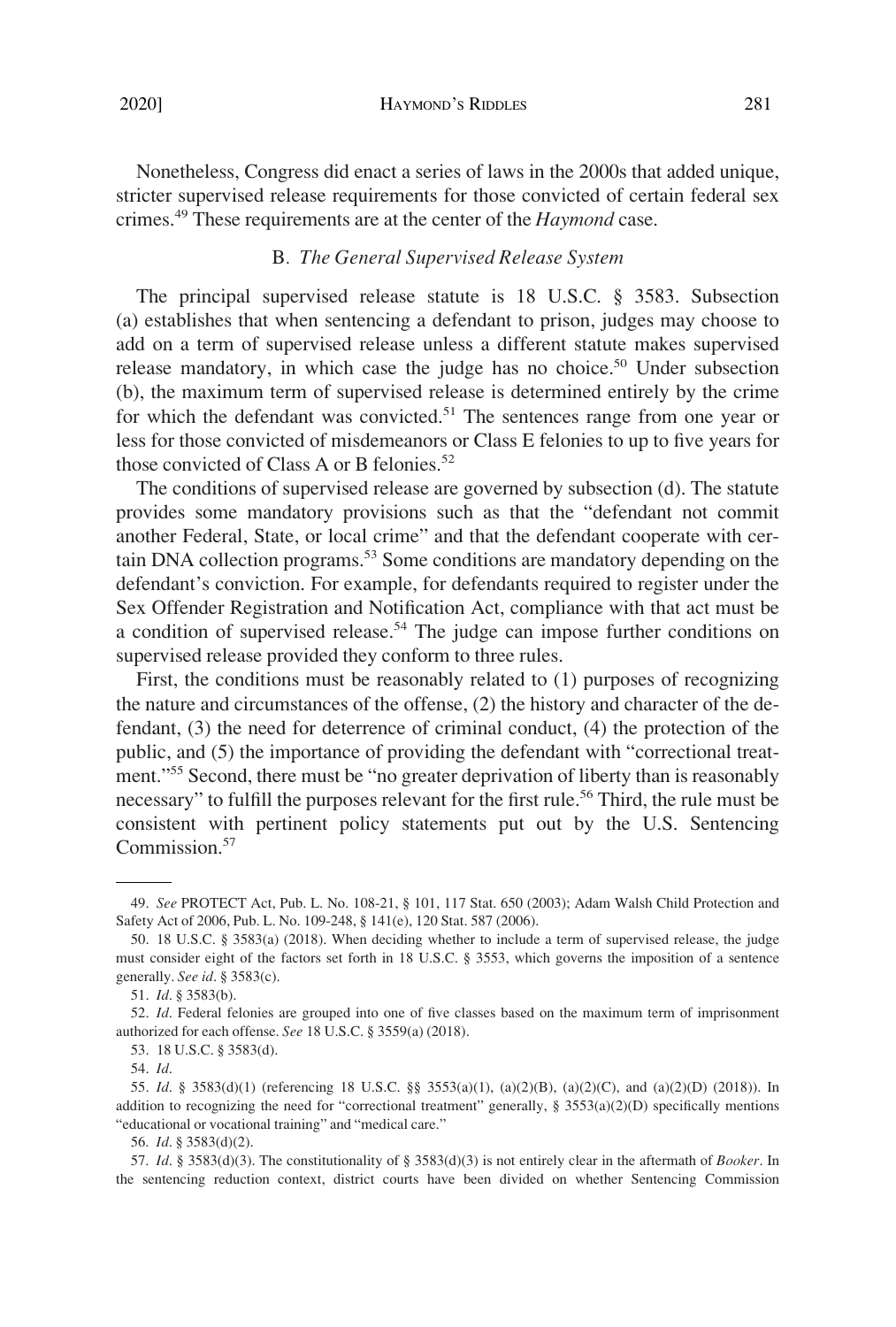Subsection (e) deals with terminating, extending, or revoking supervised release.58 The judge can terminate supervised release after one year if "such action is warranted by the conduct of the defendant released" and termination serves "the interest of justice."59 The judge has largely unfettered discretion to extend a term of supervised release and add or subtract discretionary conditions.<sup>60</sup> However, in extending a term of supervised release, the judge may not exceed the limits set forth in subsection (b), and any alteration of the conditions must still conform to subsection  $(d)$ .<sup>61</sup>

For revocation, the judge *may* revoke a term of supervised release if she fnds by a preponderance of the evidence that the defendant violated a condition of supervised release.<sup>62</sup> The judge can require the defendant to serve the entire term of supervised release in prison without credit for time served on release, but the period of reincarceration must not exceed limits set out in subsection (e) that are based on the defendants underlying conviction.<sup>63</sup> Subsection (h) allows the judge to add a term of supervised release after a defendant completes a term of incarceration caused by a revocation.<sup>64</sup> But this addition of supervised release cannot exceed the general limits set forth in subsection (b) minus the amount of time served in prison for the revocation.<sup>65</sup>

The typical revocation of supervised release functions similarly to the previous parole system. For example, consider a defendant who committed a Class A felony and is given a fve-year term of supervised release. If in year two he violates his supervised release, the judge can sentence him to fve years in prison. However, after he serves that sentence, he cannot receive an additional term of supervised release. This is because subsection (b) caps supervised release for those who committed Class A felonies at fve years, and subsection (h) requires the time he spent in prison for the revocation to be applied to that cap.<sup>66</sup>

60. *Id*. § 3583(e)(2).

statements can have binding force. *Compare* United States v. Cruz, 560 F. Supp. 2d 198, 202 (E.D.N.Y. 2008) (holding that *Booker* did not affect Sentencing Commission policy statements), *with* United States v. Ragland, 568 F. Supp. 2d 19, 23–24 (D.D.C. 2008) (concluding that *Booker* made the policy statements advisory). The issue appears not to have come up in the supervised release context. That may be for two reasons. First, the policy statements seem likely to function only to constrain the conditions that can be imposed, so defendants have no interest in challenging them. Second, many of the policy statements may not involve any fact-fnding and therefore do not implicate the jury trial right.

<sup>58. 18</sup> U.S.C. § 3583(e). The judge must also consider the same eight factors from § 3553 when exercising his or her discretion under this section.

<sup>59.</sup> *Id*. § 3583(e)(1).

<sup>61.</sup> *Id*.

<sup>62.</sup> *Id*. § 3583(e)(3). The impact of the *Apprendi* line of cases on this provision is discussed below. *See infra*  Part II.C.

<sup>63. 18</sup> U.S.C. § 3583(e)(3). These limits are different than the ones in subsection (b). For example, for a Class C felony, the default limit on supervised release under subsection (b) is three years. However, subsection (e) limits the amount of time for which a Class C felon can be reincarcerated to two years.

<sup>64.</sup> *Id*. § 3583(h).

<sup>65.</sup> *Id*.

<sup>66.</sup> *Id*. §§ 3583(b), (h).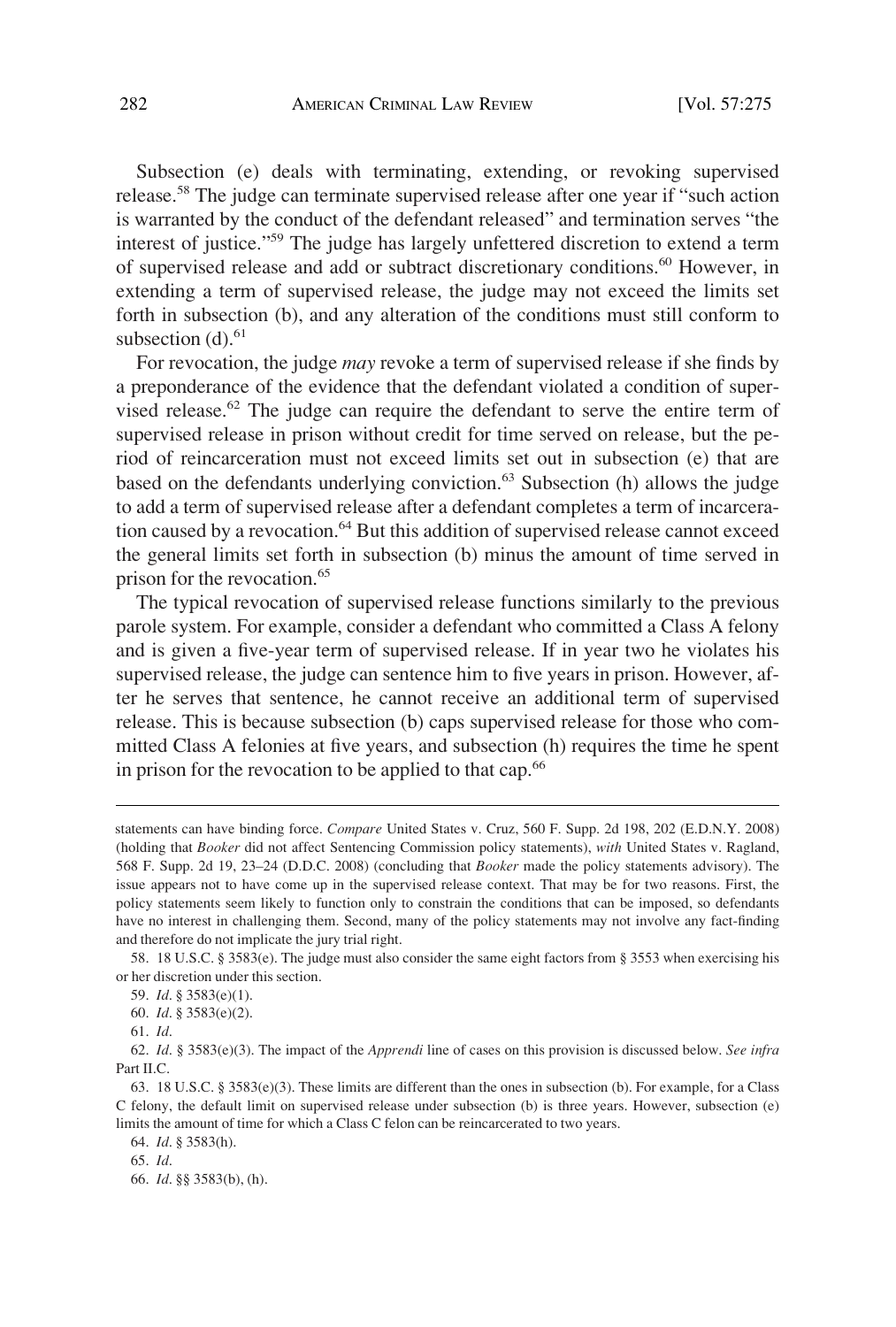# C*. Section 3583(k)—Special Provisions for Sex Offenders*

Section  $3583(k)$  has two parts. The first, which was added in 2003, requires various sex offenders to be sentenced to a term of supervised release ranging from fve years to life as part of their original sentence.<sup>67</sup> Since it is a mandatory minimum triggered solely by the jury's verdict, and not judicial fact-fnding, it was not challenged in the *Haymond* case. The second, which was the provision challenged in *Haymond*, provides that if a defendant who is required to register in the federal sex offender registry commits one of a number of enumerated federal sex crimes while on supervised release, the judge must revoke supervised release and impose a term of imprisonment of at least five years.<sup>68</sup> The normal caps on incarceration to revocation of supervised release do not apply.<sup>69</sup>

## II. THE JURY TRIAL RIGHT AND SUPERVISED RELEASE

# A*.* Apprendi*,* Booker*, and* Alleyne

Starting with *Apprendi v. New Jersey*, the Sixth Amendment jury trial right experienced a revival.<sup>70</sup> In that case, Apprendi pled guilty to three crimes that carried, per his plea agreement, a possible maximum cumulative sentence of twenty years (two counts carried a maximum penalty of ten years, and the plea agreement specified that the sentence for the third count had to be served concurrently).<sup>71</sup> After accepting his plea, however, the trial court judge convened a special evidentiary hearing to determine whether Apprendi acted with racial bias in committing one of the counts to which he had pled guilty.<sup>72</sup> Apprendi maintained that he was not so motivated, but the judge found otherwise by a preponderance of the evidence.73 This fnding triggered a "sentencing enhancement" on one of the counts, authorizing a maximum twenty-year sentence, as opposed to just ten, meaning that Apprendi could now be subject to a cumulative sentence of thirty years.<sup>74</sup> Ultimately, the judge sentenced Apprendi to twelve years on the "enhanced" count and shorter, concurrent sentences on the other counts.<sup>75</sup>

The Supreme Court ruled that the post-plea evidentiary hearing violated the Sixth Amendment by depriving Apprendi of a jury trial.<sup>76</sup> It had long been established that all elements of a crime must be found by a jury, beyond a reasonable

73. *Id*. at 471.

75. *Id*. at 471.

<sup>67.</sup> *Id*. § 3583(k).

<sup>68.</sup> *Id*.

<sup>69.</sup> *Id*.

<sup>70. 530</sup> U.S. 466 (2000).

<sup>71.</sup> *Id*. at 469–70.

<sup>72.</sup> *Id*. at 470–71.

<sup>74.</sup> *Id*. at 470.

<sup>76.</sup> *Id*. at 491–92.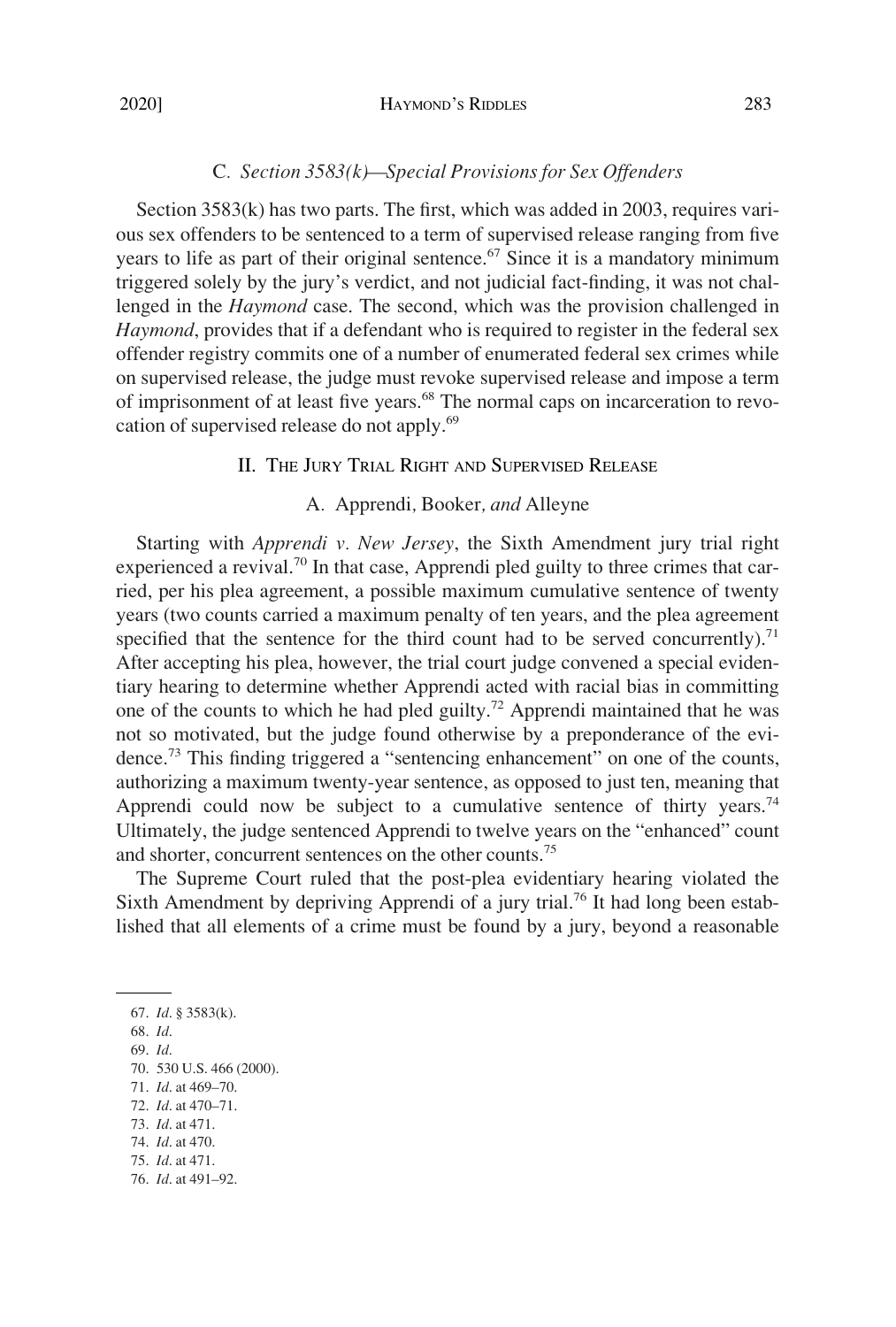doubt.77 The question was whether acting with racial bias constituted an element of the offense.78 The Court concluded that it was, rejecting New Jersey's argument that the racial bias issue was a mere "sentencing factor."79 Examining the relevant precedent and history on the jury's traditional role in the criminal process, the Court held that "[o]ther than the fact of a prior conviction, any fact that increases the penalty for a crime beyond the prescribed statutory maximum must be submitted to a jury, and proved beyond a reasonable doubt."<sup>80</sup> That the finding of racial bias changed the statutory maximum was key. The Court took care to note that judges could still, on their own accord, fnd facts to help them exercise their discretion when sentencing a defendant *within* the statutorily authorized range.<sup>81</sup> But as the fnding of a racist motivation increased the potential statutory maximum to which Apprendi could have been sentenced, it was an element that should have been sent to a jury to be found beyond a reasonable doubt.<sup>82</sup>

In *United States v. Booker*, the Supreme Court applied *Apprendi* to the Federal Sentencing Guidelines.<sup>83</sup> The Guidelines are a set of regulations produced by an administrative agency that, at the time, constrained how judges were to exercise their discretion in sentencing defendants within the prescribed statutory range.<sup>84</sup> For example, Freddie Booker was convicted of possession with intent to distribute at least ffty grams of crack by a jury, which carried a sentence of ten years to life.<sup>85</sup> However, the Guidelines required the district court to sentence Booker to a baseline of 17.5 to 21.8 years unless the judge found additional facts.<sup>86</sup> In Booker's case, the judge did so, fnding at sentencing by a preponderance of the evidence that Booker had actually possessed over 600 grams of crack and that he had obstructed justice. $87$  Due to those findings, the authorized sentencing range was now between thirty years and life; Booker was sentenced to thirty years.<sup>88</sup> Under a straightforward application of *Apprendi*, the Court, in an opinion by Justice Stevens, found that the Guidelines scheme violated the Sixth Amendment by

81. *Id*. at 481. The Court stated:

We should be clear that nothing in this history suggests that it is impermissible for judges to exercise discretion—taking into consideration various factors relating both to offense and offender in imposing a judgment *within the range* prescribed by statute. We have often noted that judges in this country have long exercised discretion of this nature in imposing sentence *within statutory limits* in the individual case.

*Id*.

88. *Id*.

<sup>77.</sup> *See* United States v. Gaudin, 515 U.S. 506, 510 (1995); *In re* Winship, 397 U.S. 358, 361–64 (1970).

<sup>78.</sup> *Apprendi*, 530 U.S. at 491–92.

<sup>79.</sup> *Id*. at 494–96.

<sup>80.</sup> *Id*. at 490.

<sup>82.</sup> *Id*. at 491–92.

<sup>83. 543</sup> U.S. 220 (2005).

<sup>84.</sup> *Id*. at 241–43.

<sup>85.</sup> *Id*. at 227.

<sup>86.</sup> *Id*.

<sup>87.</sup> *Id*.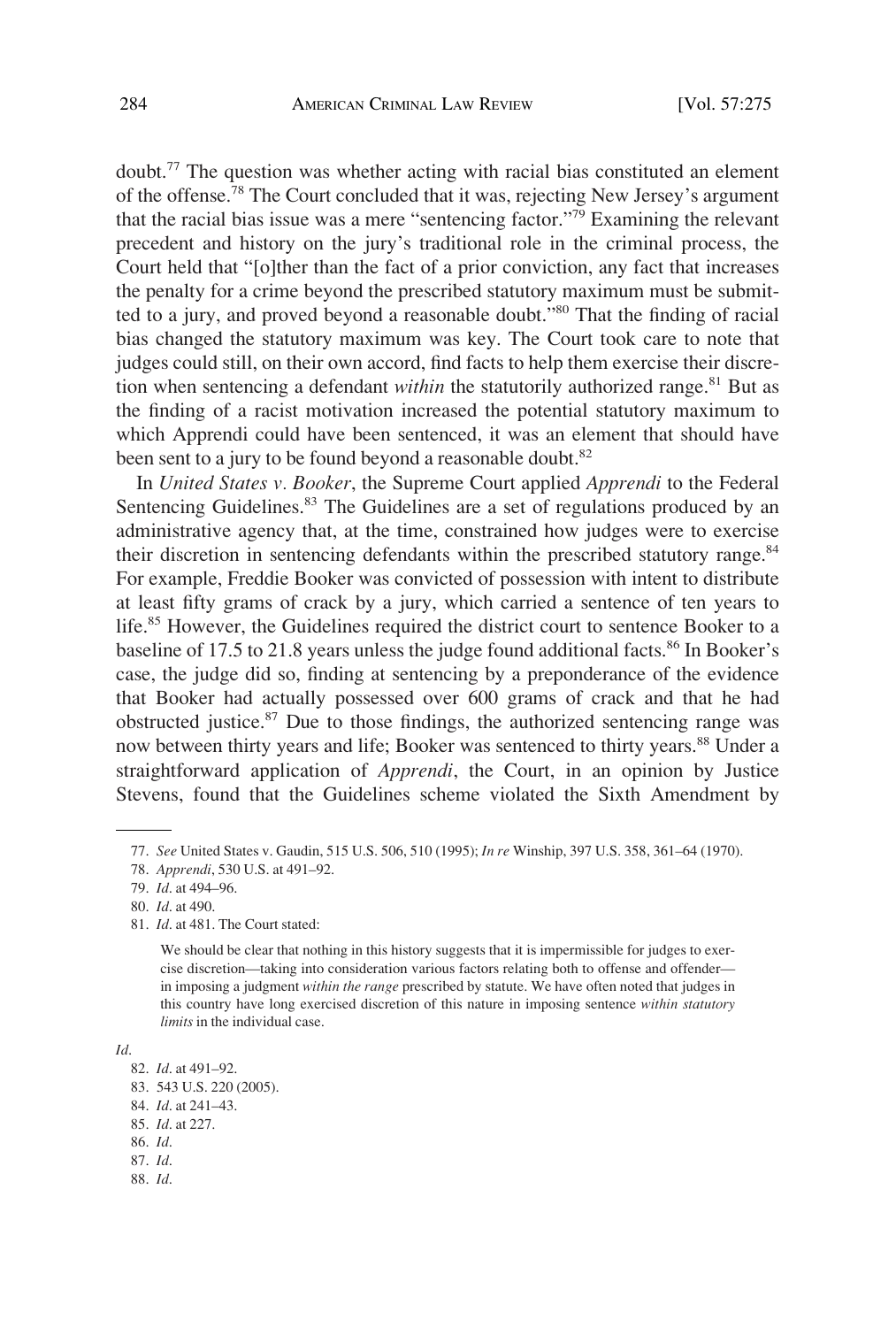increasing what was effectively the statutorily authorized maximum sentence based on facts found by the judge.<sup>89</sup>

In a separate opinion, Justice Breyer, writing for a different majority, addressed the proper remedy. The Court recognized that there were essentially two remedial options. First, the jury trial requirement could be grafted onto the Guidelines. $90$ Facts that determined sentencing under the Guidelines, such as whether Booker possessed additional crack, would be sent to the jury during trial.<sup>91</sup> The second option would invalidate and sever the provision, making the guidelines advisory.<sup>92</sup> Judges would then simply sentence defendants within the range originally authorized by the statute, for example, ten years to life in Booker's case.<sup>93</sup> Adhering to congressional intent, the Court chose the latter option.<sup>94</sup> While noting that extension is normally preferred to nullifcation, the Court explained that given numerous legal and policy concerns, it could not "assume that Congress, if faced with the statute's invalidity in key applications, would have preferred to apply the statute in as many other instances as possible."95

First, the opinion noted that the statutory provision that made the Guidelines mandatory referred to "the court" as imposing the sentence, which it took to typically refer to the judge and not the judge and jury together.<sup>96</sup> This textual issue made the remedy of sending Guidelines-relevant factual issues to the jury tenuous.<sup>97</sup> Justice Breyer further expressed concerns that the jury option would defeat Congress's objective of promoting uniform sentences.<sup>98</sup> Judges would lack discretion to sentence for the underlying conduct and would instead be limited by whatever the prosecutors decide to charge.<sup>99</sup> And the fact that so much would now be riding on what prosecutors charged would put too much emphasis on plea bargaining.100 Additionally, sending all these extra factual questions to juries would excessively increase complexity in the system, and the Court found that this was unlikely to accord with Congress's desires.<sup>101</sup> Making the Guidelines advisory raised the question of what standard to apply when an appellate court reviews the district court's sentence, since the standard stated in the statute essentially required the court to examine how well the mandatory guidelines were followed.<sup>102</sup> Justice

89. *Id*. at 232–33. 90. *Id*. at 246. 91. *Id*. 92. *Id*. 93. *Id*. 94. *Id*. at 248–49. 95. *Id*. at 247–48. 96. *Id*. at 249–50. 97. *Id*. at 250. 98. *Id*. at 250–53. 99. *Id*. 100. *Id*. at 256. 101. *Id*. at 254. 102. *Id*. at 260–61.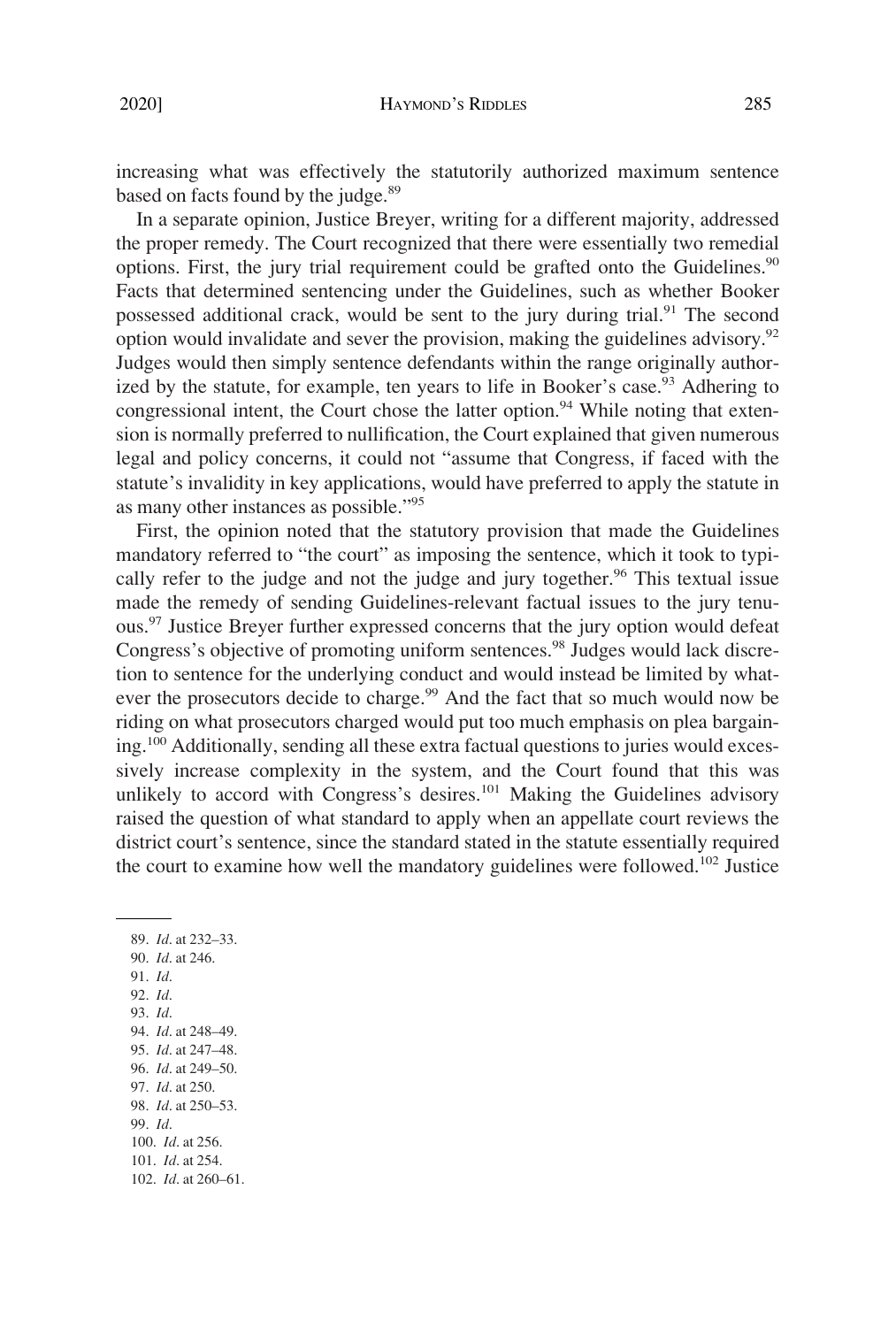Breyer examined the statutory scheme and found that it implied a standard of review for "unreasonableness."103

Finally, in *Alleyne v. United States*, the Supreme Court extended the rule of *Apprendi* to facts that trigger a mandatory minimum in sentencing.<sup>104</sup> Previously, in *Harris v. United States*, the Supreme Court had, despite *Apprendi*, characterized facts that activated mandatory minimums as "sentencing factors" and allowed them to be found by the judge by a preponderance of the evidence.<sup>105</sup> But in *Alleyne*, the Court overruled *Harris*, fnding that the older case could not be reconciled with the rationale in *Apprendi*. 106 If a fact is an element of the crime because it affects the authorized sentence range at the upper level, the Court explained, then facts that affect the authorized sentence range at the lower level must likewise be elements.107 *Apprendi*'s fundamental teaching was that the sentencing range must be determined solely by the elements of the offense.<sup>108</sup> As mandatory minimums determined the sentencing range, the facts that trigger them must be elements of the offense.<sup>109</sup> From a functional perspective, the Court added, mandatory minimums "aggravate" the sentences that trial courts hand down.<sup>110</sup> In many cases, defendants will receive higher sentences than they would have absent the mandatory minimum, and *Apprendi* held that facts that increase the punishment must be found by a jury.

#### B*. The Haymond Case*

In 2010, Andre Ralph Haymond was convicted by a jury of one count of possession of child pornography.<sup>111</sup> He was sentenced to thirty-eight months in prison and, in accordance with the mandatory minimum in  $\S 3583(k)$ , a supervised release term of ten years.<sup>112</sup> Haymond was released from prison in 2013.<sup>113</sup> In 2015, probation officers searched his apartment, seized his smartphone, and subjected it to a forensic examination.<sup>114</sup> Based on the results of that search, the district court concluded by a preponderance of the evidence that Haymond knowingly possessed child pornography—but the question was a close one.<sup>115</sup>

110. *Id*. at 113.

112. *Id*.

113. *Id*.

114. *Id*.

<sup>103.</sup> *Id*.

<sup>104. 570</sup> U.S. 99, 107–08 (2013).

<sup>105. 536</sup> U.S. 545, 549–50 (2002).

<sup>106.</sup> *Alleyne*, 570 U.S. at 103.

<sup>107.</sup> *Id*. at 112–13.

<sup>108.</sup> *Id*. at 106.

<sup>109.</sup> *Id*. at 112 ("It is impossible to dissociate the foor of a sentencing range from the penalty affxed to the crime.").

<sup>111.</sup> United States v. Haymond, 869 F.3d 1153, 1156 (10th Cir. 2017). Specifcally, Haymond was convicted of violating 18 U.S.C. §§ 2252(a)(4)(B) and (b)(2). *Id*.

<sup>115.</sup> *Id*. at 1159–60. While it was undisputed that his smart phone contained child pornography, the evidence did not conclusively establish that he knew the images were there. *Id*.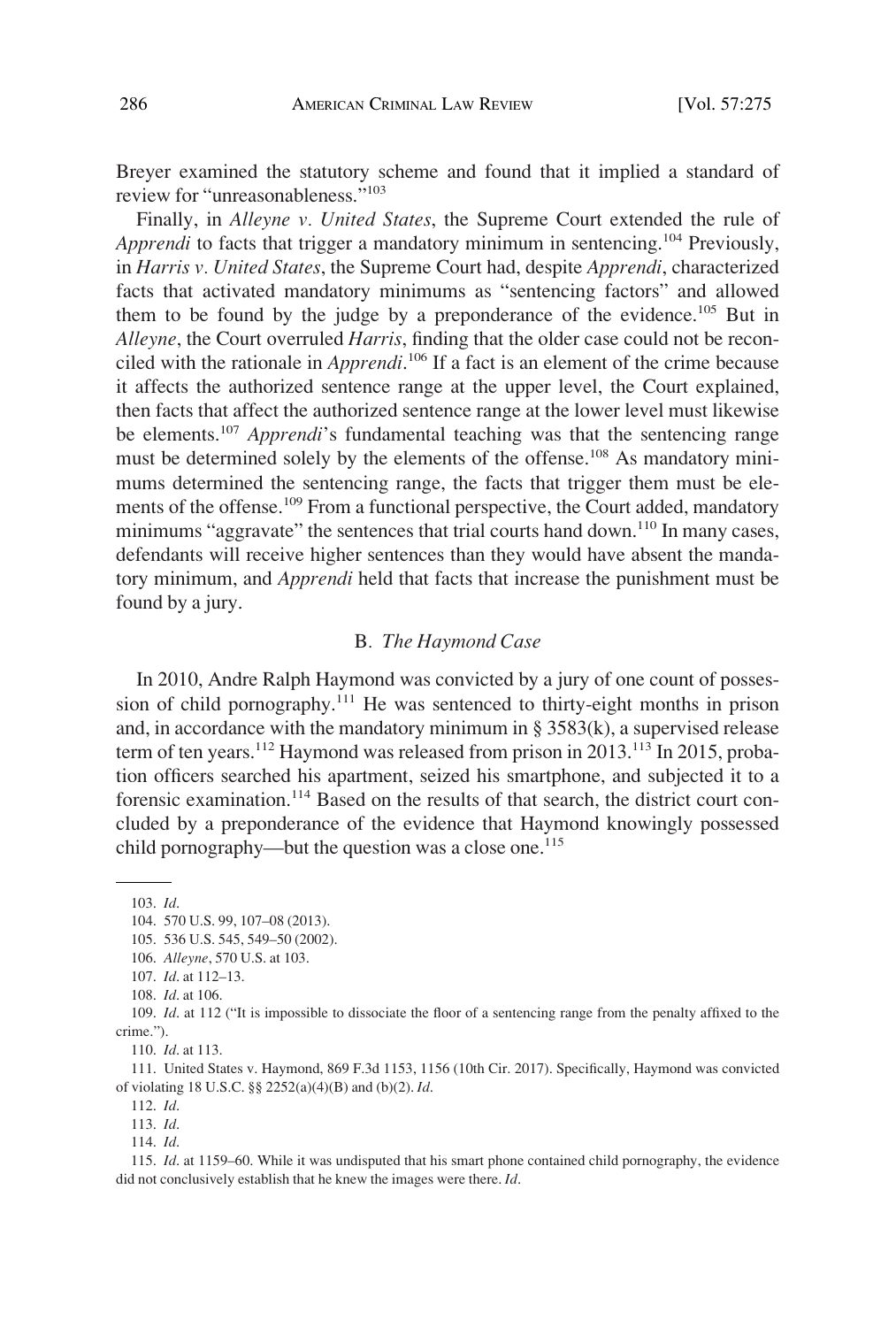The thirteen offending images were found in the cache of his phone.<sup>116</sup> The cache is a folder that contains images that were, at one point, in one of the phone's applications.117 Typically, a user has to take an affrmative action to bring an image into one of the phone's applications, which suggests that Haymond had recently viewed child pornography.<sup>118</sup> However, Haymond contended, with the assistance of uncontroverted expert testimony, that one of the applications on his phone may have downloaded the images without Haymond's knowledge.<sup>119</sup> Furthermore, only thumbnail images appeared in the cache, which indicated that Haymond likely had not viewed a full-size version.<sup>120</sup> Ultimately, the district court found it more likely than not that the images came from a volitional act and that Haymond was therefore aware of their presence.<sup>121</sup> Because Haymond was required to be on the National Sex Offender Registry and knowing possession of child pornography is one of the crimes enumerated in  $\S$  3583(k), this triggered the mandatory minimum in that section.<sup>122</sup> Accordingly, the district court revoked his supervised release and imposed the mandatory minimum term of fve years in prison as well as a term of five years of post-incarceration supervised release.<sup>123</sup> The judge did take care to note that the government had not proved its case beyond a reasonable doubt, and that "[i]f this were a criminal trial and the Court were the jury, the United States would have lost."124 He further expressed concern that Haymond could be given such a harsh sentence without a jury trial and under a diminished standard of proof. $125$ 

Haymond appealed to the Tenth Circuit, contending both that the evidence was insufficient and also that  $\S 3583(k)$  unconstitutionally deprived him of a jury trial and therefore had to be invalidated.<sup>126</sup> The court rejected the sufficiency challenge, concluding that while it was possible that the images had been automatically downloaded without Haymond's knowledge, it was still more likely than not that he knowingly downloaded them.<sup>127</sup> However, Haymond prevailed on his Sixth Amendment claim and the Tenth Circuit decided to strike down the revocation part of § 3583(k), remanding Haymond for resentencing under § 3583(e)(3).<sup>128</sup> The government subsequently petitioned for certiorari, which was granted.<sup>129</sup>

118. *Id*.

<sup>116.</sup> *Id*. at 1159.

<sup>117.</sup> *Id*. at 1158–60.

<sup>119.</sup> *Id*. at 1157.

<sup>120.</sup> *Id*.

<sup>121.</sup> *Id*.

<sup>122.</sup> *Id*. 123. *Id*.

<sup>124.</sup> United States v. Haymond, No. 08-201, 2016 U.S. Dist. LEXIS 100915, at \*40 (N.D. Okla. Aug. 2, 2016).

<sup>125.</sup> *Id*. at \*19–20, \*41.

<sup>126.</sup> United States v. Haymond, 869 F.3d 1153, 1156 (10th Cir. 2017).

<sup>127.</sup> *Id*. at 1159–60.

<sup>128.</sup> *Id*. at 1162, 1168.

<sup>129.</sup> United States v. Haymond, 139 S. Ct. 2369 (2018).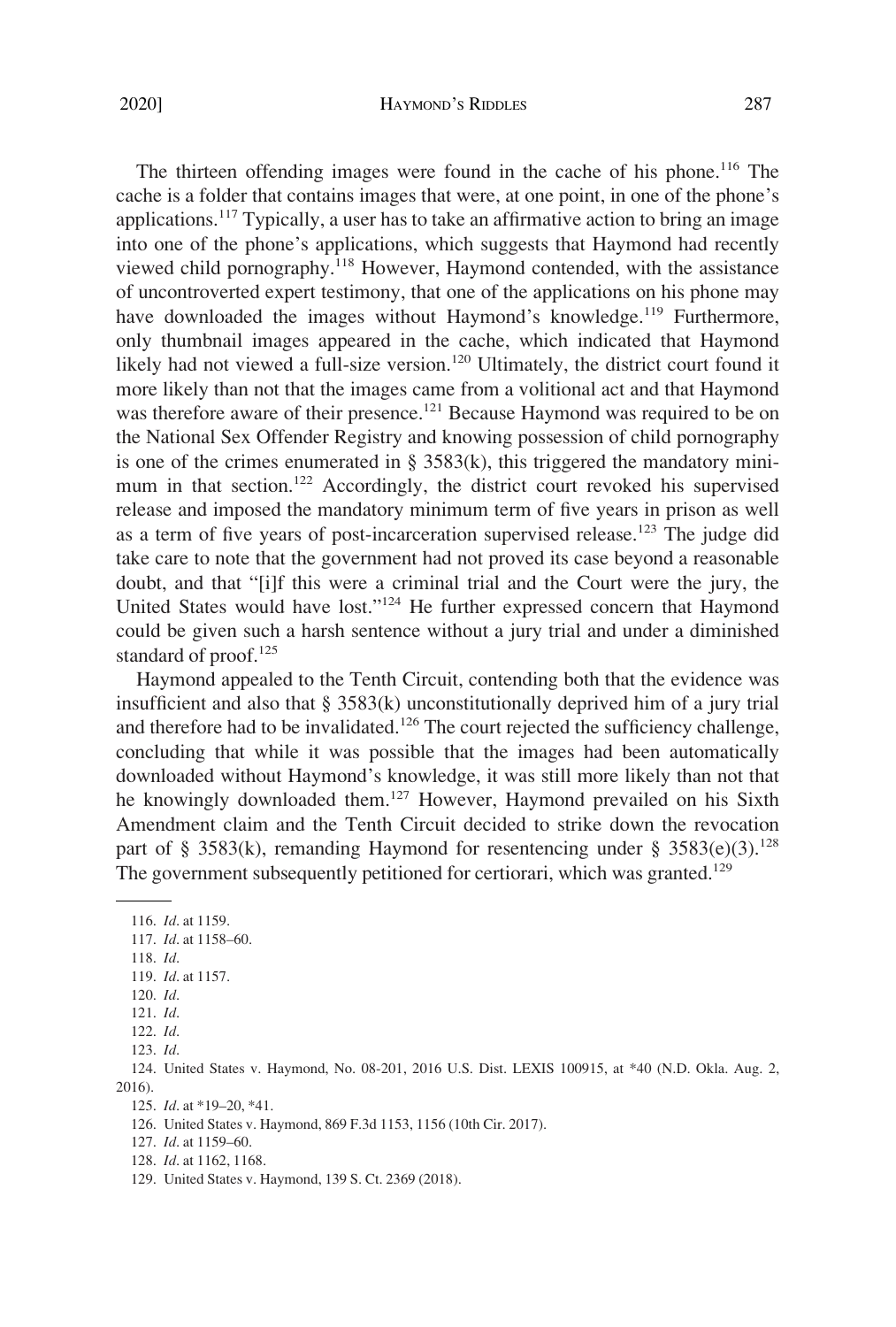At the Supreme Court, a majority of justices found that § 3583(k) violated the jury trial right. The four-justice plurality saw this as a clear-cut case governed squarely by *Alleyne*. They noted that "just like the facts the judge found at the defendant's sentencing hearing in *Alleyne*, the facts the judge found here increased 'the legally prescribed range of allowable sentences' in violation of the Fifth and Sixth Amendments."130 After recounting the facts of the case, the historical role of the jury, and the *Apprendi* line of cases, the plurality devoted just one paragraph to applying those cases to § 3583(k).<sup>131</sup>

Most of the plurality opinion was actually devoted to rebutting arguments made by the government and the dissent. The frst was that unlike in *Apprendi*, *Booker*, and *Alleyene*, a revocation of supervised release occurs after sentencing and therefore is not part of a "criminal prosecution" to which the Sixth Amendment applies.132 The plurality responded by observing that "[o]ur precedents, *Apprendi*  . . . and *Alleyne* included, have repeatedly rejected efforts to dodge the demands of the Fifth and Sixth Amendments by the simple expedient of relabeling a criminal prosecution a 'sentencing enhancement' [something other than a prosecution]."<sup>133</sup> The central insight of the plurality's view is if facts are being found at any point in the process that change the authorized sentencing range, they are elements of a crime and must be found by a jury.<sup>134</sup> In this sense, the post-trial fact-finding that occurred in *Apprendi*, *Alleyene*, and *Booker* were all "prosecutions." The problem was that they were being carried out in an unconstitutional manner. Just as previous schemes that were struck down attempted to hide what were in effect prosecutions in other parts of the criminal process, so too did § 3583(k).

Second, the government and dissent argued that the jury's verdict from Haymond's original conviction authorized the reincarceration for violating the conditions of supervised release under the mandatory minimum provision.<sup>135</sup> But the Court noted that "[i]n *Apprendi* and *Alleyne*, the jury's verdict triggered a statute that authorized a judge at sentencing to increase the defendant's term of imprisonment based on judge-found facts" and that even so, "[t]his Court had no difficulty rejecting that scheme as  $\dots$  impermissible[.] $1^{136}$ 

Third, the government and dissent analogized revocation of supervised release under § 3583 $(k)$  to revocation of parole,<sup>137</sup> which previously passed muster under the Sixth Amendment in *Morrissey v. Brewer*. 138 The plurality distinguished

<sup>130.</sup> *Id*. at 2378 (quoting Alleyne v. United States, 570 U.S. 99, 115 (2013)). Because the plurality found that the mandatory minimum component of  $\S$  3583(k) was unconstitutional, they refrained from "address[ing] the constitutionality of the statute's effect on [Haymond's] maximum sentence under *Apprendi*[.]" *Id*. at 2379 n.4.

<sup>131.</sup> *See id*. at 2378–79.

<sup>132.</sup> *Id*. at 2379–80.

<sup>133.</sup> *Id*. at 2379.

<sup>134.</sup> *Id*. at 2379–80.

<sup>135.</sup> *Id*. at 2380–81.

<sup>136.</sup> *Id*. at 2381.

<sup>137.</sup> *Id*. at 2381–82; *id*. at 2394 (Alito, J., dissenting)

<sup>138. 408</sup> U.S. 471 (1972).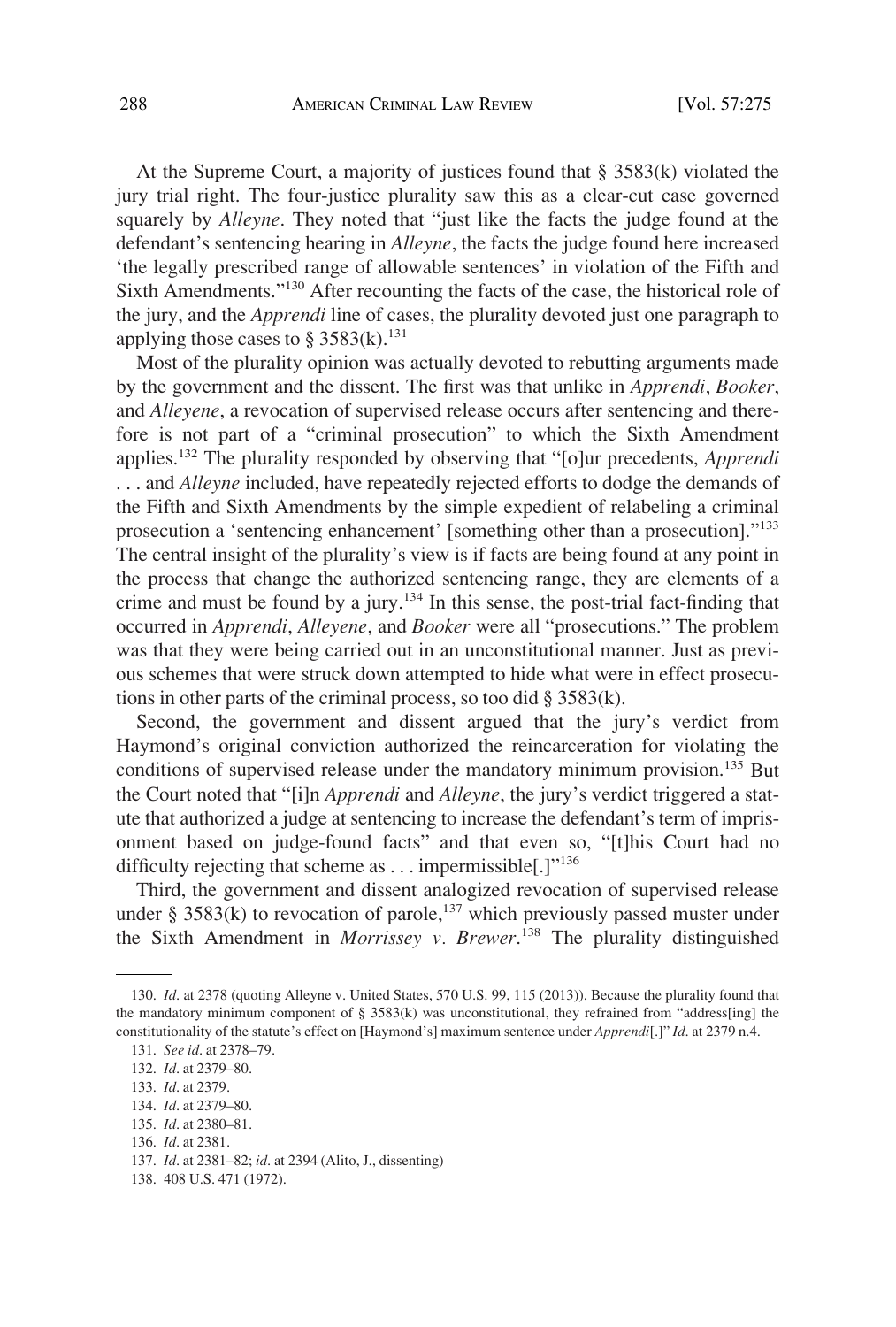parole, however, because time spent incarcerated on parole revocation can never exceed "the remaining prison term authorized by statute for [a defendant's] original crime of conviction."<sup>139</sup> In contrast, § 3583(k) "expose[s] a defendant to an additional mandatory minimum prison term well *beyond* that authorized by the

jury's verdict" based on judicial fact-finding.<sup>140</sup> In other words, unlike parole or regular supervised release revocation,  $\S$  3583(k) increases the floor of the statutorily authorized sentencing range.

Fourth, the dissent compared revocation of supervised release to prison disciplinary procedures.<sup>141</sup> The plurality found the "analogy" to be "a strained one" since reincarcerating a free man is materially different from adjusting his conditions of confinement.<sup>142</sup>

Finally, and perhaps most importantly, the plurality responded to the dissent's accusation that it was laying the groundwork to strike down the entire supervised release system.<sup>143</sup> The dissent noted that while  $\S$  3583(e)(3), the general supervised release revocation provision, lacks a mandatory minimum, it allows the effective punishment imposed on a defendant to be increased.144 And if *Alleyne* applies to supervised release, then *Apprendi* must as well.<sup>145</sup> The dissent saw this as a disruptive outcome for the supervised release system, comparing it to a "40-ton truck speeding down a steep mountain road with no brakes."<sup>146</sup>

The plurality reiterated that its holding addresses only the mandatory minimum aspect of § 3583(k), which § 3583(e)(3) lacks.<sup>147</sup> It further noted that even if *Apprendi* was applied to § 3583(e)(3), "the practical consequences of a holding to

<sup>139.</sup> *Haymond*, 139 S. Ct. at 2382.

<sup>140.</sup> *Id*. Though not discussed by the plurality, this distinction is clearly supported by language in *Morrissey*  and related cases. For example, the *Morrissey* court noted that, "[i]n practice, not every violation of parole conditions automatically leads to revocation." *Morrissey*, 408 U.S. at 479. It further stated that "[t]he broad discretion accorded the parole officer is also inherent in some of the quite vague conditions[.]" *Id.*; see also Gagnon v. Scarpelli, 411 U.S. 778, 782, 784 (1973) (extending *Morrissey* to probation and noting that "[b]ecause the probation or parole offcer's function is not so much to compel conformance to a strict code of behavior as to supervise a course of rehabilitation, he has been entrusted traditionally with broad discretion to judge the progress of rehabilitation in individual cases, and has been armed with the power to recommend or even to declare revocation"). Indeed, one of the reasons the *Morrissey* court concluded that some procedural protections were needed for parolees was to ensure that the parole authorities' largely unfettered discretion in making revocation decisions was exercised reasonably. *Morrissey*, 408 U.S. at 484 ("What is needed is an informal hearing structured to assure that the fnding of a parole violation will be based on verifed facts and that the exercise of discretion will be informed by an accurate knowledge of the parolee's behavior."); *see also Gagnon*, 411 U.S. at 785 ("Both the probationer or parolee and the State have interests in the accurate fnding of fact and the informed use of discretion—the probationer or parolee to insure that his liberty is not unjustifably taken away and the State to make certain that it is neither unnecessarily interrupting a successful effort at rehabilitation nor imprudently prejudicing the safety of the community.").

<sup>141.</sup> *Haymond*, 139 S. Ct. at 2396–98 (Alito, J., dissenting).

<sup>142.</sup> *Id*. at 2382 (plurality opinion).

<sup>143.</sup> *Id*. at 2383–84.

<sup>144.</sup> *Id*. at 2388–89 (Alito, J., dissenting).

<sup>145.</sup> *Id*.

<sup>146.</sup> *Id*. at 2391.

<sup>147.</sup> *Id*. at 2383–84 (plurality opinion).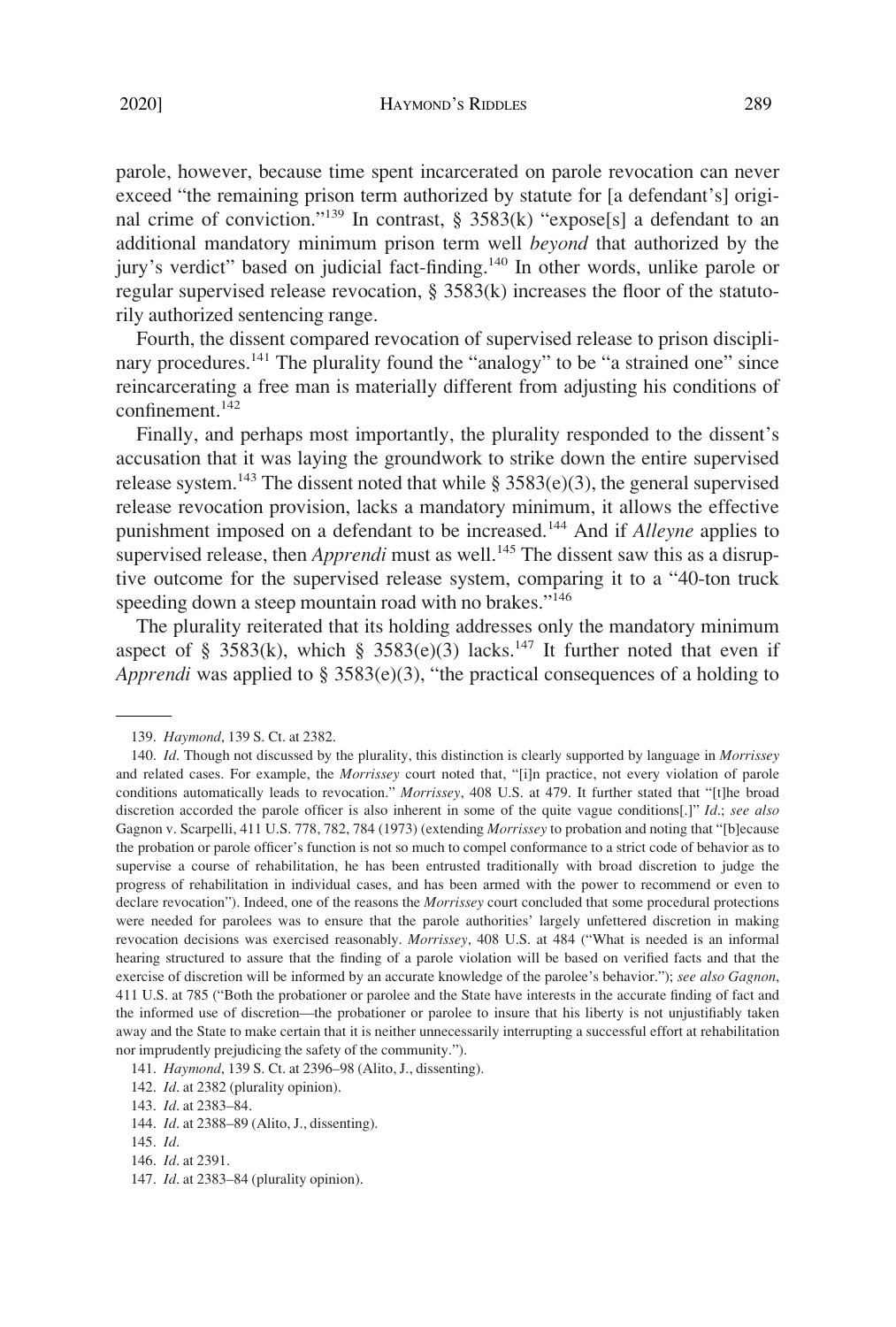that effect would not come close to fulflling the dissent's apocalyptic prophecy."148 It interpreted the maximum initial prison sentence for a given conviction as a cap on the total amount of time a defendant could serve in prison for both the initial sentence and revocation of supervised release.<sup>149</sup> The plurality described this as "the statutory maximum term of imprisonment the jury has authorized for the original crime of conviction."150 As this cap is unlikely to be met in most supervised release cases, the plurality viewed any estimated disruption to be minor.

Justice Breyer concurred in the judgment, expressing agreement with "much of the dissent" and stating that "in light of the potentially destabilizing consequences, I would not transplant the *Apprendi* line of cases to the supervised-release context."151 Despite his misgivings about Haymond's arguments, Justice Breyer still found that § 3583(k) violated the right to a jury trial because it "resemble[d] the punishment of new criminal offenses[.]"152 Three factors in particular infuenced his decision. First, the provision is triggered "only when a defendant commits a discrete set of federal criminal offenses[.]"<sup>153</sup> Second, under § 3583(k), the judge lacks discretion in deciding whether a violation "should result in imprisonment and for how long."<sup>154</sup> Third, the provision imposes a mandatory minimum.<sup>155</sup> Since Justice Breyer determined  $\S$  3583(k) to effectively be an ordinary criminal statute that had been shoved into the supervised release system, the regular protections of the criminal process, including the jury trial right, applied.

### C*. Applying* Apprendi*,* Alleyne*, and* Booker *to Supervised Release Generally*

One of the principal disputes among the justices in *Haymond* concerned the magnitude of disturbance that would result if the jury trial right were applied to § 3583(e)(3). The dissent and Justice Breyer foresaw major damage to the supervised release system, while the plurality conceded some potential disruptions, but contended that most revocations would be unaffected. Contrary to both views, applying *Apprendi* to § 3583(e)(3) should have no effect.

In dicta, the plurality suggested that  $\S 3583(e)(3)$  could be applied unconstitutionally in cases in which the length of incarceration for revocation, when combined with the original sentence, would exceed the maximum initial prison sentence authorized by the original conviction.<sup>156</sup> A revocation term in excess of that would require a jury to be convened.<sup>157</sup> For example, if a defendant was

148. *Id*. at 2384. 149. *Id*. 150. *Id*. 151. *Id*. at 2385 (Breyer, J., concurring). 152. *Id*. at 2386. 153. *Id*. 154. *Id*. 155. *Id*. 156. *Id*. at 2384 (plurality opinion). 157. *Id*.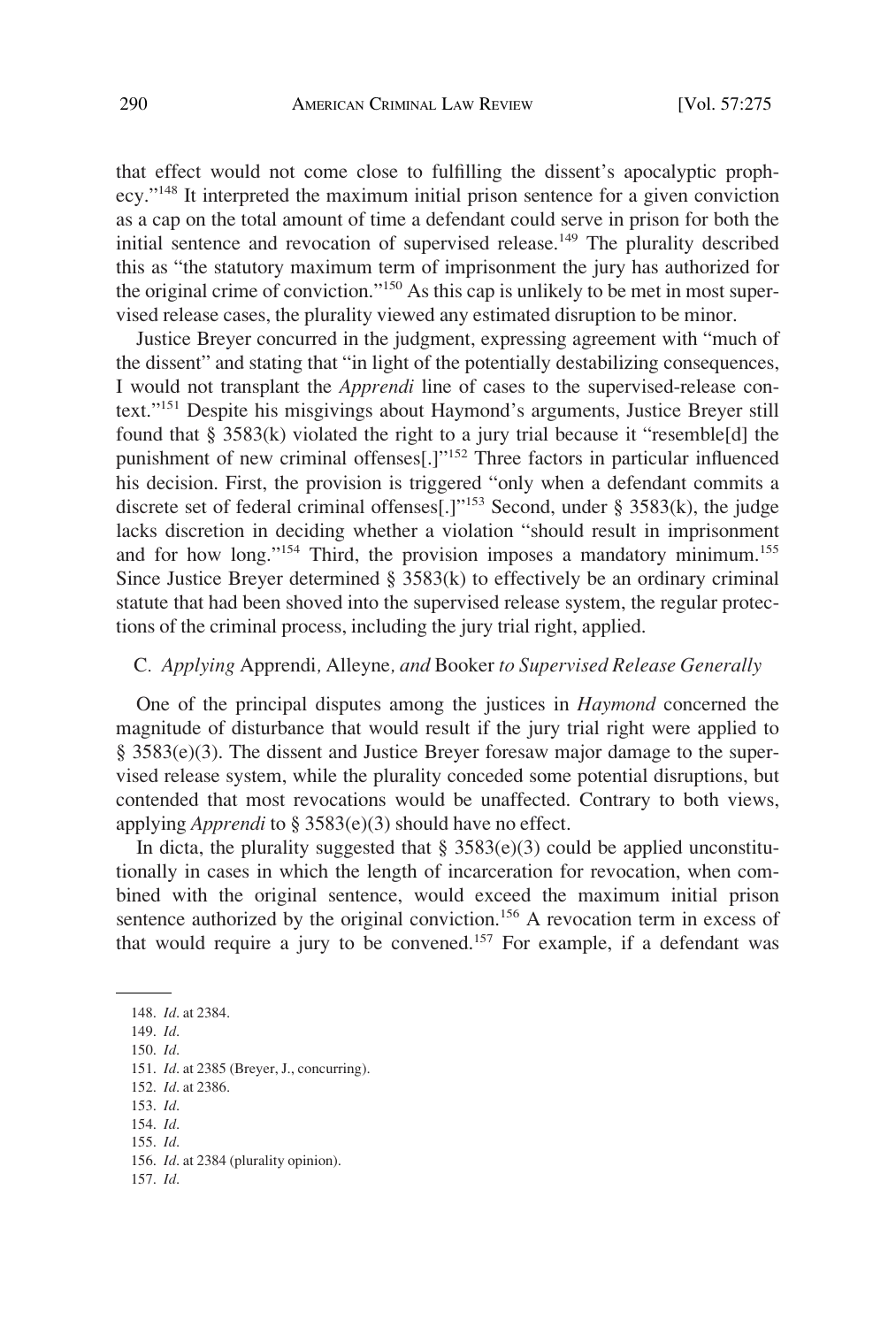convicted of an offense that carried a maximum prison sentence of ten years, but received only fve years of prison in addition to a maximum term of ten years of supervised release, her supervised release could only be revoked for a total of fve years. The plurality saw this view as grounded in the "maximum term of imprisonment the jury has authorized."<sup>158</sup>

However, it is not clear why the jury's verdict authorizes that result. After all, a jury's verdict authorizes whatever Congress wants it to, provided that punishment comports with the requirements of the Constitution. Recall that the statutory scheme allows for revocation of supervised release, even when a defendant was given the maximum initial prison sentence.<sup>159</sup> Congress accordingly seems to have intended the jury's verdict to authorize a period of incarceration in excess of that maximum initial sentence—the caveat being that after a certain number of years in prison, the defendant has to be given a chance on supervised release.<sup>160</sup>

Yet, one could still make out a case that  $\S$  3583(e)(3) appears to violate *Apprendi*. Regardless of what the initial prison sentence could have been, when a defendant is freed on supervised release, the government has no legal right to reincarcerate that person unless a judge fnds that the defendant "violated a condition of supervised release."<sup>161</sup> Since the judge is finding facts that increase the authorized punishment by a preponderance of the evidence, it might seem that  $\S 3583(e)(3)$ violates *Apprendi*, including in cases where the total amount of incarceration does not exceed the plurality's proposed limit.

Yet, even if the Supreme Court adopted the above view, it would not functionally alter how that section operates—a fact that demonstrates that the provision is constitutional. Suppose that the Court held that  $\S$  3583(e)(3)'s judicial "fact-finding" was unconstitutional. It would face the same remedial choice as in *Booker*. Either it could graft the jury trial onto  $\S 3583(e)(3)$  revocations or it could strike the fact-finding requirement and allow the judge to operate with true discretion.<sup>162</sup> Practically, though, the Court might have no choice but to choose the latter option. First, § 3583(e)(3) has the same textual issue as the statute in *Booker*—it refers to the "court" finding facts and revoking supervised release.<sup>163</sup> More importantly, given the history of supervised release, probation, and parole, it seems unlikely that Congress would have preferred to send these general revocation cases to juries. These systems have traditionally been built around the discretion of the adjudicating authority so it seems most plausible that Congress would want to keep revocation decisions within the judicial sphere.<sup>164</sup>

<sup>158.</sup> *Id*.

<sup>159.</sup> *See* 18 U.S.C. § 3583(b) (2018).

<sup>160.</sup> *See Haymond*, 139 S. Ct. at 2390 (Alito, J., dissenting).

<sup>161. 18</sup> U.S.C. § 3583(e)(3).

<sup>162.</sup> *See* United States v. Booker, 543 U.S. 220, 248–49 (2005).

<sup>163.</sup> *See id*. at 249–50.

<sup>164.</sup> *See supra* Part I.A.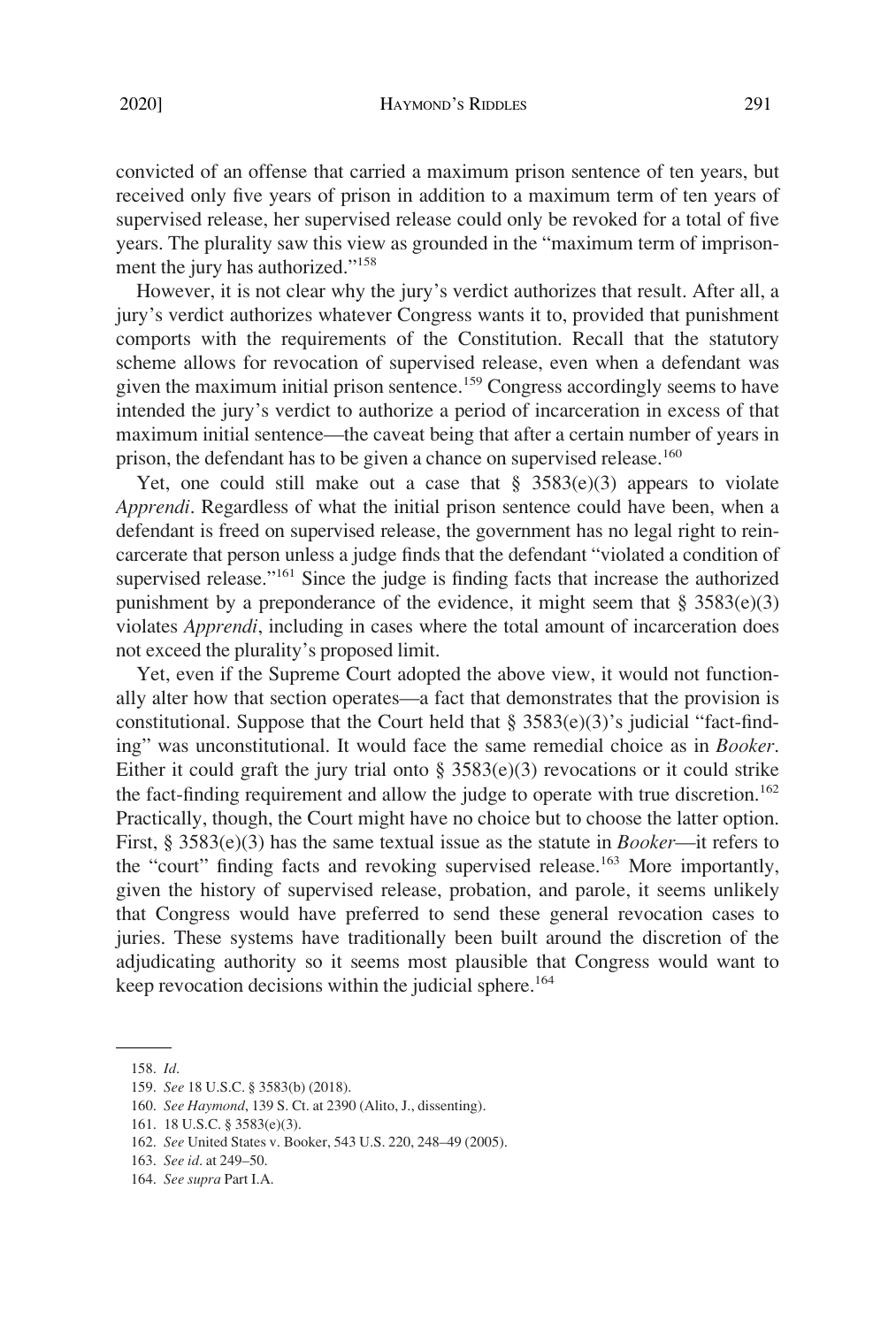If the Court thus followed the remedial path in *Booker*, it would likewise have to impose a legal standard of "reasonableness" for evaluating the adequacy of revocations. However, a standard of reasonableness would, as a practical matter, end up imposing the same fact-finding requirements that  $\S 3583(e)(3)$  presently contains. Finding that the defendant violated his conditions of supervised release would have to be at least the bare minimum for reasonably revoking supervised release.<sup>165</sup> It would be presumably unreasonable, if not a violation of due process, to revoke supervised release on a basis for which the defendant had never been given prior notice. In this sense, § 3583(e)(3) as written effectively creates a system of judicial discretion, cabined by a reasonableness requirement. This is what *Booker* explicitly approved.<sup>166</sup>

Moreover, unlike § 3583(k), all the other limits on § 3583(e)(3) revocation derive solely from the jury's verdict. The amount of time for which the judge may incarcerate a defendant is determined by what "class" offense the defendant was convicted of.167 And subsection (h) effectively creates a cap on the total period of reincarceration derived from the amount of supervised release the defendant's conviction initially authorized.168 Applying *Apprendi* to § 3583(e)(3) should therefore not disrupt that provision.

# III. DOUBLE JEOPARDY CONCERNS DETERMINE THE PROPER REMEDY: THE REVOCATION PART OF SECTION 3583(K) SHOULD BE INVALIDATED

In keeping with *Booker*'s overall approach, the briefng on the remedy issue largely focused on congressional intent. Haymond argued that the revocation part of § 3583 (k) should be invalidated.169 He noted that Congress has always put supervised release decisions in the hands of the judge and contended that the policy concerns that guided the Court's decision in *Booker* were present in this case.<sup>170</sup> He also reprised the double jeopardy concern from an earlier case, *Johnson v. United States*—that the government would be forced to choose between pursuing a jury trial on § 3583(k) revocations and prosecuting the post-release conduct separately.<sup>171</sup> The government argued that sending these cases to a jury would best fulfll Congress's goal of incarcerating certain repeat sex offenders for longer periods of time.<sup>172</sup>

<sup>165.</sup> *See* Morrissey v. Brewer, 408 U.S. 471, 490 (1972) (noting that not every violation of parole actually provides "reasonable grounds for revoking parole").

<sup>166.</sup> *See Booker*, 543 U.S. at 260–63.

<sup>167. 18</sup> U.S.C. § 3583(b) (2018).

<sup>168.</sup> *Id*. § 3583(h).

<sup>169.</sup> Brief for Respondent at 30–35, United States v. Haymond, 139 S. Ct. 2369 (2019) (No. 17-1672).

<sup>170.</sup> *Id*.

<sup>171.</sup> *Id.*; *see also* Johnson v. United States, 529 U.S. 694, 700 (2000). *Johnson* is discussed in more detail below.

<sup>172.</sup> Brief for Petitioner at 53–54, United States v. Haymond, 139 S. Ct. 2369 (2019) (No.17-1672). Another potential remedy, which would be to strike the fact-fnding requirement from § 3583(k) but otherwise leave it in place, was not proposed by either party. Presumably, this is because that remedy would create a result which Congress could not have intended—that those on the Sex Offender Registry would face potentially signifcantly longer revocations than other defendants. The harsher revocations authorized by § 3583(k), under this remedy,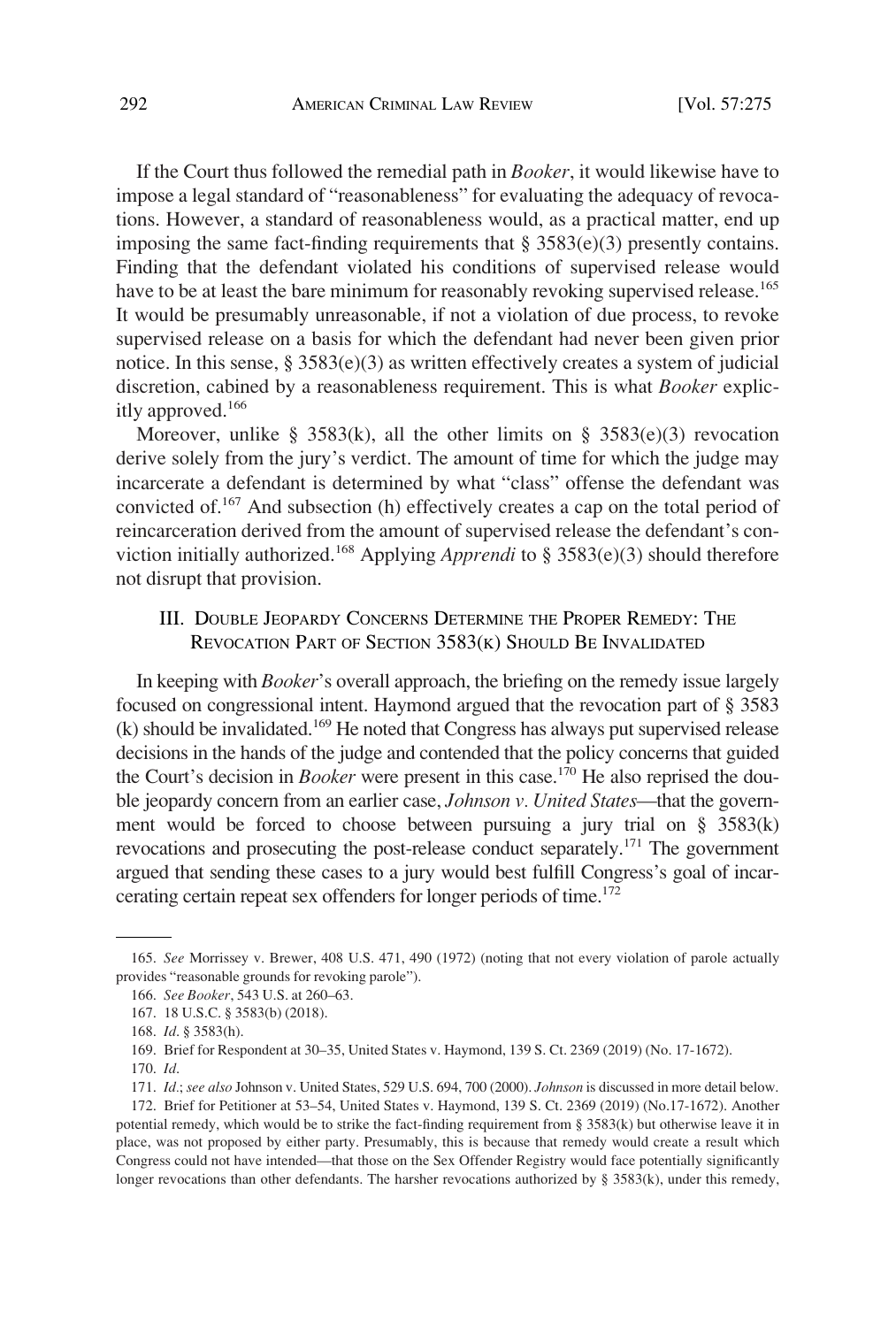However, both parties ignored a crucial double jeopardy issue. The Fifth Amendment's Double Jeopardy Clause prohibits a person from being prosecuted twice for the same offense.173 The Supreme Court, in *Blockburger v. United States*, explained that two crimes are punishment for the "same offense" if all of the elements of one crime are part of the other crime.<sup>174</sup> In other words, two crimes are not the same offense for double jeopardy purposes only if each crime contains at least one element that the other does not.<sup>175</sup> *Brown v. Ohio* illustrates how this principle works for successive prosecutions.<sup>176</sup> In that case, the defendant stole a car and was convicted of joyriding.<sup>177</sup> He was then prosecuted again for the same act and charged with auto theft, a crime whose elements consist of "joyriding with the intent permanently to deprive the owner of possession."178 Since joyriding did not consist of any elements that were not part of auto theft, they were the same offense.<sup>179</sup> Accordingly, the defendant could not be prosecuted for auto theft when he had already been convicted of the "lesser included offense" of joyriding.<sup>180</sup>

The Double Jeopardy Clause should control the remedy in *Haymond*. That is because fnding the current § 3583(k) revocation procedure to violate the Sixth Amendment requires the Court to recognize that the factual predicates for a  $\S 3583(k)$ revocation are elements of a crime. Indeed, the determination of what is an element of a crime is really the central issue in *Apprendi* and its progeny.<sup>181</sup> No one in those cases disputed that a jury had to fnd all of the elements of a crime beyond a reasonable doubt. The question was whether the facts found in post-trial proceedings were in fact elements.<sup>182</sup>*Apprendi* provided a test to answer the question of whether the facts increase the statutorily authorized sentencing range for the crime.<sup>183</sup> Section  $3583(k)$  is unconstitutional because its fact-finding requirements do just that and are therefore elements of a crime that must be found by a jury. And if they are elements of a crime for the jury trial right, they must likewise be elements of a crime for the Double Jeopardy Clause. It would be anomalous if a proceeding was a prosecution for purposes of the jury trial right but was not a

could be imposed for many other kinds of supervised release violations. We know Congress did not intend this result because the current statutory scheme authorized just a 0–2 year revocation for the vast majority of potential supervised release violations, even for those required to be on the Sex Offender Registry.

<sup>173.</sup> U.S. CONST. amend. V.

<sup>174. 284</sup> U.S. 299, 304 (1932).

<sup>175.</sup> *Id*.

<sup>176. 432</sup> U.S. 161 (1977).

<sup>177.</sup> *Id*. at 162.

<sup>178.</sup> *Id*. at 167.

<sup>179.</sup> *Id*. at 168.

<sup>180.</sup> *Id*.

<sup>181.</sup> *See* Alleyne v. United States, 570 U.S. 99, 114 (2013) ("[T]he essential Sixth Amendment inquiry is whether a fact is an element of the crime.").

<sup>182.</sup> *Id*. at 114–15.

<sup>183.</sup> *See id*. at 111.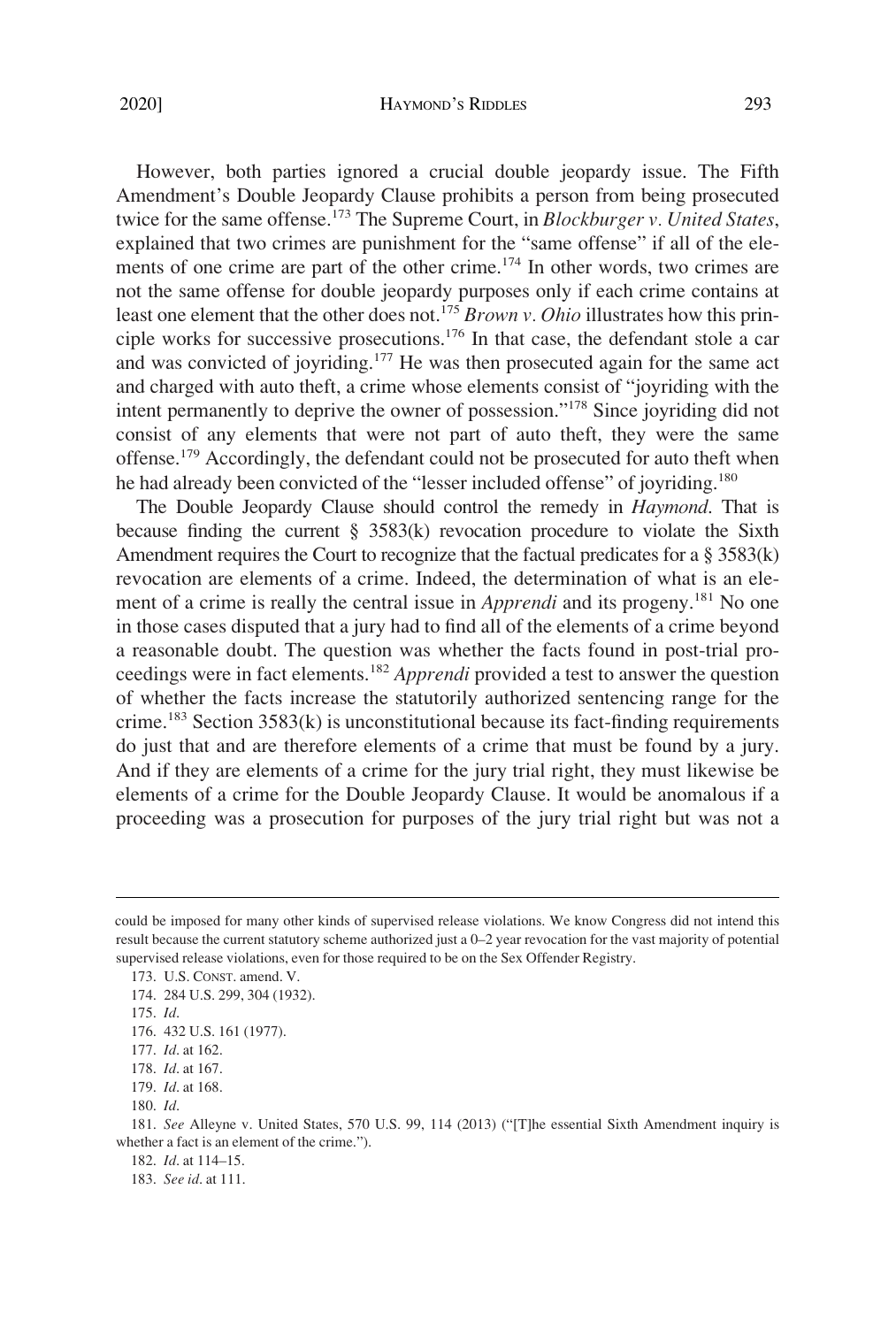prosecution for purposes of double jeopardy, since both rights are defned in relation to the elements of a crime.<sup>184</sup>

This is an important point because it means that  $\S 3583(k)$  essentially turns the defendant's original conviction into a lesser included offense. Revocation under § 3583(k) has three components. The defendant must (1) be on supervised release, (2) commit one of a list of enumerated federal crimes, and (3) be required to register on the National Sex Offender registry.<sup>185</sup> However, that last element serves no other purpose than to serve as short hand for a prior conviction—revocation under § 3583(k) has nothing do with enforcing registration requirements. Section 3583(k) makes the defendant's prior conviction—and by proxy the elements of that prior conviction—elements of the new revocation offense.186 Since the prior conviction does not have an element which is not part of the  $\S$  3583(k) offense, it is the same offense for double jeopardy purposes, and prosecution based on § 3583(k) is prohibited.

One possible rebuttal is to draw an analogy between  $\S$  3583(k) and recidivist statutes, but this is not a viable argument. Recidivist statutes, such as three strikes laws, increase the authorized sentencing range for a defendant based on the fact of

185. *See* 18 U.S.C. § 3583(k) (2018).

<sup>184.</sup> *See id*. at 114; *Brown*, 432 U.S. at 166; Blockburger v. United States, 284 U.S. 299 (1932). There are admittedly some anomalies in how a prosecution is defned for different constitutional rights. For example, the Sixth Amendment gives a defendant the right to a jury trial and the right to counsel for "all criminal prosecutions." U.S. CONST. amend. VI. But whether a "prosecution" counts for purposes of the jury trial right depends on the statutorily maximum punishment, while the existence of a "prosecution" for purposes of the right to counsel hinges on whether the defendant is actually given a prison sentence. *See* Scott v. Illinois, 440 U.S. 367 (1979). However, a similar result is unlikely to occur with regard to the jury trial right and the protection against double jeopardy because the Supreme Court has already made clear that both of these rights are doctrinally rooted in the concept of a crime's elements.

<sup>186.</sup> While it is true that the fact of a prior conviction is exempt from *Apprendi*'s holding, that is not because the fact of a prior conviction is not an element. *See* Apprendi v. New Jersey, 530 U.S. 466, 490 (2000) ("*Other than the fact of a prior conviction*, any fact that increases the penalty for a crime beyond the prescribed statutory maximum must be submitted to a jury[.]") (emphasis added). Rather it is because logistical and prudential concerns make it unnecessary to get a jury involved. The exception exists only because of a prior case, *Almendarez-Torres v. United States*, 523 U.S. 224 (1998), which was largely reinterpreted by the *Apprendi*  opinion. *Apprendi* stated in explaining the exception that "[b]oth the certainty that procedural safeguards attached to any 'fact' of prior conviction, and the reality that [the defendant in *Almendarez-Torres*] did not challenge the accuracy of that 'fact' in his case, mitigated the due process and Sixth Amendment concerns otherwise implicated." *Apprendi*, 530 U.S. at 488. And even so, the *Apprendi* court could not help but note that even that rationale seemed to be in confict with its overall holding. *See id*. at 489–90 ("Even though it is arguable that *Almendarez-Torres* was incorrectly decided, and that a logical application of our reasoning today should apply if the recidivist issue were contested, Apprendi does not contest the decision's validity and we need not revisit it[.]").

Moreover, it is clear that a prior conviction is an element for double jeopardy purposes. Otherwise, it would be unnecessary to engage in the legal fiction, discussed below, that recidivist statutes only punish for the second crime even though they take prior criminal conduct into account. Yet, if the fact of a prior conviction was not an element, then the *Blockburger* test would be satisfed on its own terms, since the frst and second offenses would contain *only* elements that the other does not. Furthermore, if the fact of a prior conviction was not an element, then the holding in *Brown v. Ohio* could be circumvented merely by recasting auto theft as the fact of a prior conviction for joyriding plus intent permanently to deprive the owner of possession.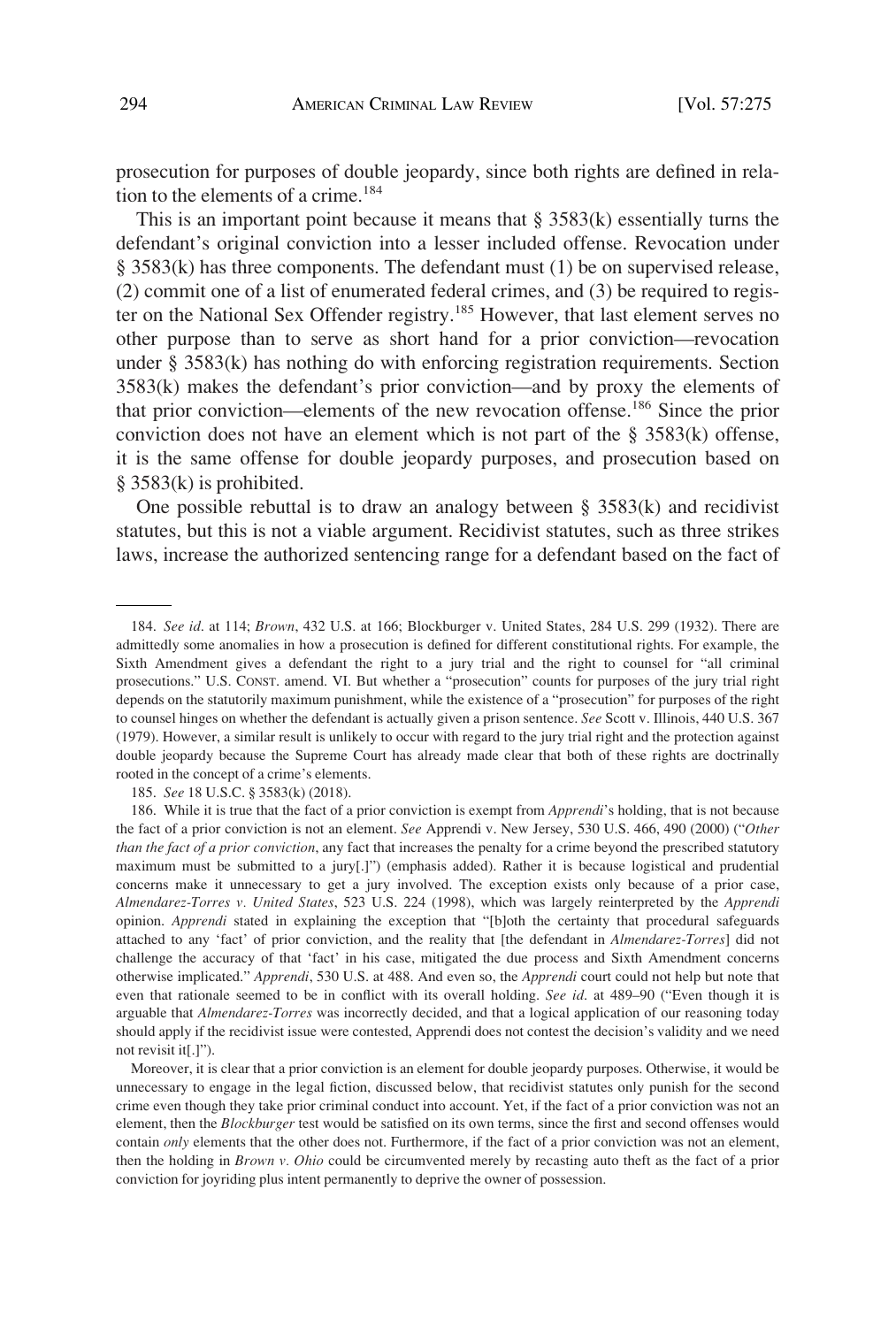a prior conviction, effectively making the prior conviction an element of the second prosecution.187 As one judge once noted, recidivist statutes "might seem to violate" basic double jeopardy principles at first blush.<sup>188</sup> Given that a recidivist statute effectively just contains the earlier offense but adds new elements, it would violate a straightforward application of the *Blockburger* test. Yet, the Supreme Court has refrained from applying *Blockburger* to recidivist statutes.<sup>189</sup> Instead, the Court engages in an interpretative legal fiction, explaining that "the enhanced punishment imposed for the later offense 'is not to be viewed as either a new jeopardy or additional penalty for the earlier crimes,' but instead as 'a stiffened penalty for the latest crime, which is considered to be an aggravated offense because a repetitive one.""190

This exception is not open to  $\S$  3583(k) because it cannot plausibly be "viewed" as only a "stiffened penalty for the latest crime."191 A criminal prosecution based on revocation of supervised release by its very nature punishes the original offense that resulted in the supervised release. Unsurprisingly in *Johnson v. United States*, the Supreme Court held that in the supervised release context, courts should "[t]reat[] postrevocation sanctions as part of the penalty for the initial offense."192 They cannot interpret revocation of supervised release as punishment for the later conduct at all.<sup>193</sup> Therefore, the Court cannot cure the double jeopardy problem by reinventing the revocation section of  $\S 3583(k)$  as a recidivist statute. Doing so in a case such as Haymond's would be even more unreasonable when one considers that Congress has already created a recidivist statute to address the very conduct of which he is accused.<sup>194</sup>

Also of note, the twenty-year maximum penalty under that recidivist statute is less than the maximum penalty of life under § 3583(k).<sup>195</sup> Furthermore, even as the Supreme Court has explicated the recidivist statute exception to double jeopardy, it has taken care to note that the fact of a prior conviction is relevant only insofar as it relates to the "defendant's background more generally."196 It does not extend to "conduct arising out of the same criminal transaction as the offense of which the defendant was convicted."197 Yet, there can be little doubt that prosecution based on revocation of supervised release arises from the original criminal conviction.

<sup>187.</sup> *See supra* note 186.

<sup>188.</sup> United States v. Kaluna, 152 F.3d 1069, 1072 (9th Cir. 1998).

<sup>189.</sup> *See, e.g*., Witte v. United States, 515 U.S. 389 (1995).

<sup>190.</sup> *Id*. at 400 (quoting Gryger v. Burke, 334 U.S. 728, 732 (1948)).

<sup>191.</sup> *See id*.

<sup>192.</sup> Johnson v. United States, 529 U.S. 694, 700 (2000). For further discussion, see *supra* note 140.

<sup>193.</sup> *Id*.

<sup>194.</sup> *See* 18 U.S.C. § 2252(b)(2) (2018) (increasing the authorized sentence range for possession of child pornography from 0 to 10 years to 10 to 20 years, if the defendant has previously been convicted of a sex offense).

<sup>195.</sup> *See id*. § 2252(b)(2); 18 U.S.C. § 3583(k) (2018).

<sup>196.</sup> Witte v. United States, 515 U.S. 389, 400 (1995).

<sup>197.</sup> *Id*.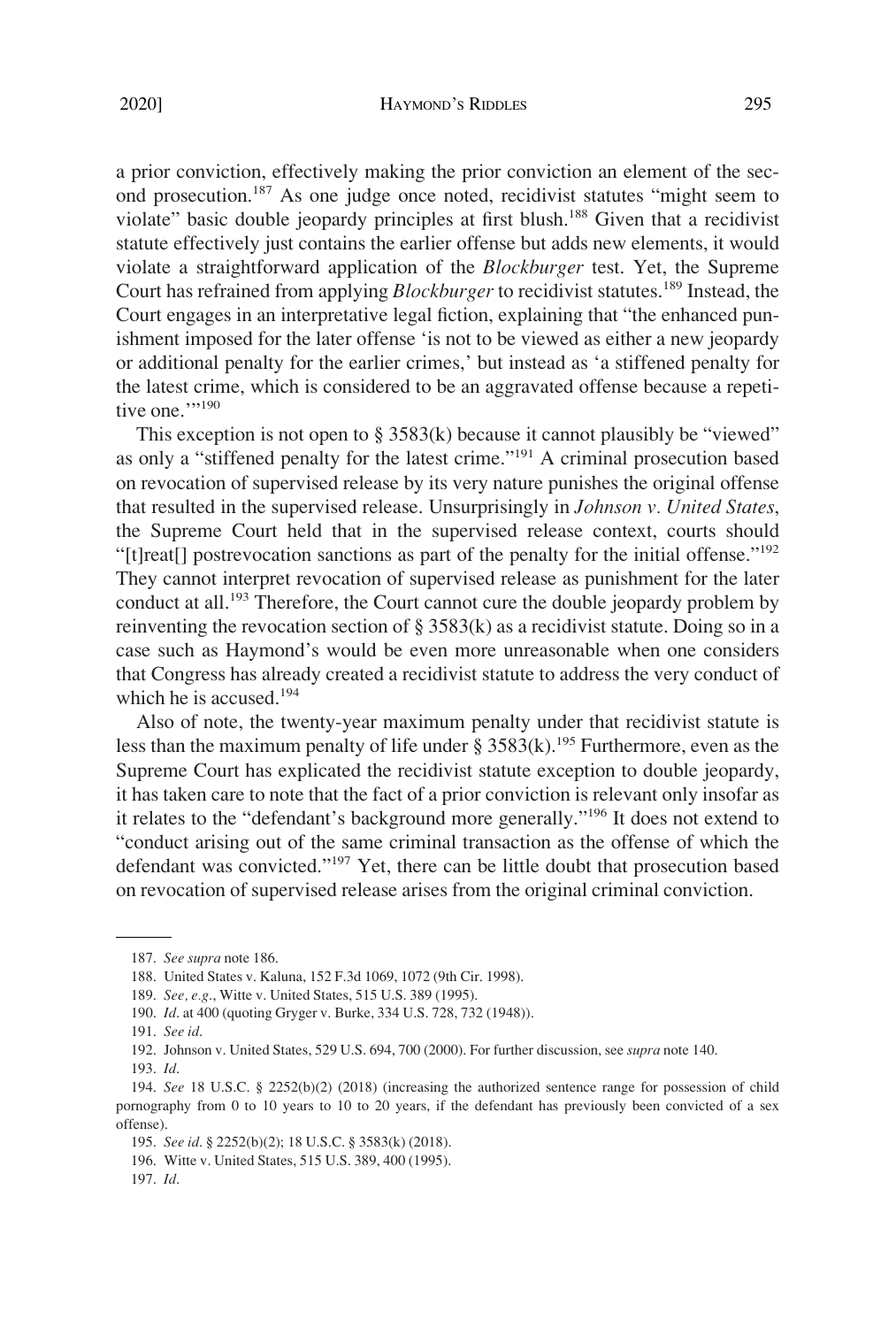The government may also look to *Diaz v. United States* and *Garrett v. United States* to argue that the Double Jeopardy Clause does not bar a trial for revocation.198 In *Diaz*, the Supreme Court held that a defendant previously convicted of assault may be subsequently tried for murder when the victim succumbs to his wounds after the initial assault conviction.<sup>199</sup> The Court noted that only after the victim's death "was it possible to put the accused in jeopardy for [murder]."200 *Garrett* applied *Diaz* to the crime of engaging in a continuing criminal enterprise  $(CCE)$ <sup>201</sup>. The government sought to use a low-level drug offense the defendant had previously been convicted of as a predicate for the CCE offense.<sup>202</sup> While the Court expressed skepticism as to whether a traditional double jeopardy analysis even applied to a compound crime like a CCE offense, it assumed for the purposes of the opinion that the low-level drug conviction was a lesser included offense under *Brown*. 203 Nevertheless, since "the continuing criminal enterprise charged by the Government had not been completed at the time" of the earlier conviction, *Diaz* allowed the subsequent prosecution.<sup>204</sup>

But to apply this exception to supervised release would strain credulity. It would require the courts to reimagine § 3583(k) revocations as a single, long term offense where the only instances of relevant conduct may take place decades apart. The *Haymond* plurality characterized revocation of supervised release as the court "adjusting the defendant's sentence for his original crime"<sup>205</sup> and specifically analogized § 3583(k) to a "sentencing enhancement" for the original offense.<sup>206</sup> And it would once again violate *Johnson*'s holding that, for other constitutional reasons, revocation of supervised release cannot be construed as "impos[ing] punishment for defendants' new offenses[.]"207 Both the plurality *and* the dissent in *Haymond*  agreed that *Johnson*'s understanding of supervised release was directly applicable to § 3583(k).<sup>208</sup> How could § 3583(k) be understood as punishing only for the original offense if it is actually punishing a continuing offense that is not completed until years after the original conviction?

Furthermore, as Justice O'Connor explained in her *Garrett* concurrence, the *Diaz*-*Garrett* rule, like other double jeopardy exceptions, is predicated on the need to accommodate "the compelling public interest in punishing crimes."209 In

204. *Id*. at 792.

<sup>198.</sup> *See* Diaz v. United States, 223 U.S. 442 (1912); Garrett v. United States, 471 U.S. 773 (1985).

<sup>199.</sup> *Diaz*, 223 U.S. at 448–49.

<sup>200.</sup> *Id*. at 449.

<sup>201.</sup> *Garrett*, 471 U.S. at 775, 791–92.

<sup>202.</sup> *Id*. at 775.

<sup>203.</sup> *Id*. at 790.

<sup>205.</sup> United States v. Haymond, 139 S. Ct. 2369, 2400 n.5 (2019).

<sup>206.</sup> *Id*. at 2381.

<sup>207.</sup> Johnson v. United States, 529 U.S. 694, 700 (2000) (quotations omitted). For further discussion, see *supra* note 140.

<sup>208.</sup> *See Haymond*, 139 S. Ct. at 2381; *id*. at 2394 (Alito, J., dissenting).

<sup>209.</sup> Garrett v. United States, 471 U.S. 773, 796 (1985) (O'Connor, J., concurring).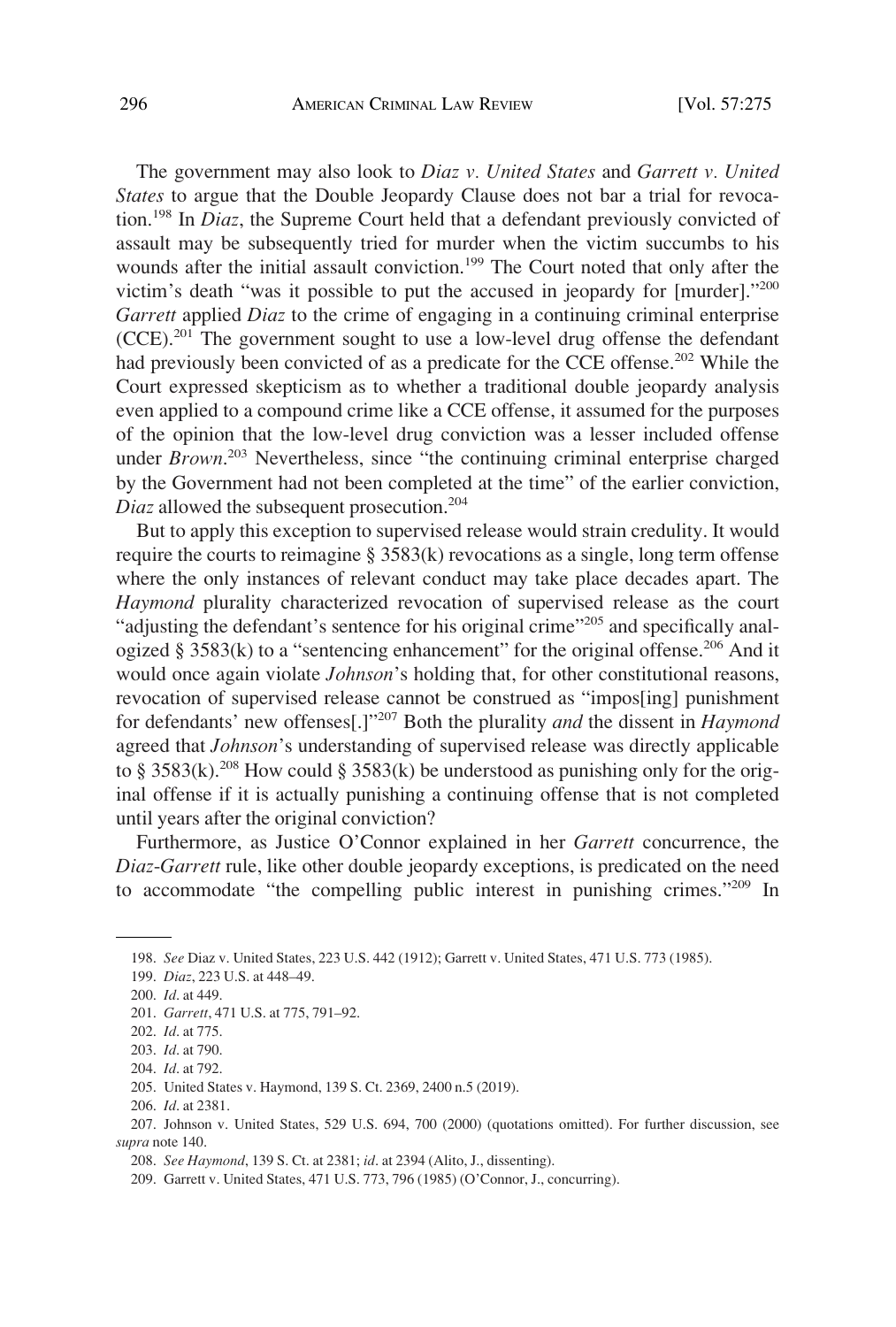contrast to the CCE context, the government's interest is presumably insubstantial when it can prosecute the same conduct under a recidivist statute. With no applicable exception to double jeopardy, § 3583(k) must be struck down to avoid violating the defendant's Fifth Amendment rights.

# IV. THE GOVERNMENT'S PATH FORWARD: USING A WAIVER PROCESS TO CRAFT FLEXIBLE ALTERNATIVES TO INCARCERATION

Striking down § 3583(k) will of course create diffculties for federal and state governments for a variety of reasons. For those legislative offcials trying to reduce their prison populations, such a holding may pose obstacles to crafting politically viable alternatives to incarceration. Politicians from across the ideological spectrum who want to fght mass incarceration have typically acknowledged that promoting alternatives to incarceration is part of the solution.<sup>210</sup> Yet, the politics of criminal justice mean that alternatives to prison may need to treat those who violate conditions sufficiently harshly to get enacted.<sup>211</sup> Applying the jury trial right to alternatives like supervised release forces legislatures to make a choice: either keep longer sentences or have a supervised release system without harsher penalties like mandatory minimum revocations. Given this choice, legislatures may just choose incarceration. In this scenario, both the government and defendants arguably lose out. Declaring provisions like  $\S 3583(k)$  to be unconstitutional can thus create an impediment to reducing mass incarceration, as legislatures attempt to reform their sentencing schemes going forward.

One way to conceptualize something like supervised release is as a bargain imposed on defendants. In exchange for reducing the prison sentence range, the legislature releases the defendant but constrains his liberty in various ways. Section  $3583(k)$ 's problem is that, though it is an alternative to prison, it partially eviscerates the defendant's jury trial right as part of an arrangement to which the defendant has never consented.

This issue was alluded to but never fully drawn out at oral argument in *Haymond*. For example, at one point the government argued that "the jury's verdict authorizes reimprisonment under  $\lceil \frac{8}{9} \cdot 3583 \rceil$ (k) just the same as the conceded authorization of reimprisonment under  $[\S$  3583] (e)(3)."<sup>212</sup> Chief Justice Roberts then

*See, e.g*., Susan N. Herman, *Getting There: On Strategies for Implementing Criminal Justice Reform*, 23 210. BERKELEY J. CRIM. L. 34, 34 (2018); Clare Foran, *What Can the U.S. Do About Mass Incarceration?*, ATLANTIC (Apr. 28, 2016), [https://www.theatlantic.com/politics/archive/2016/04/ending-mass-incarceration/475563/;](https://www.theatlantic.com/politics/archive/2016/04/ending-mass-incarceration/475563/) Arthur Rizer & Lars Trautman, *The Conservative Case for Criminal Justice Reform*, GUARDIAN (Aug. 5, 2018), [https://www.theguardian.com/us-news/2018/aug/05/the-conservative-case-for-criminal-justice-reform.](https://www.theguardian.com/us-news/2018/aug/05/the-conservative-case-for-criminal-justice-reform) *But see*  Todd R. Clear & James Austin, *Reducing Mass Incarceration: Implications of the Iron Law of Prison Populations*, 3 HARV. L. & POL'Y REV. 307, 313 (2009) (contending that focusing on alternatives to incarceration is one of a number of "crucial distractions from the agenda of [reducing] mass incarceration").

<sup>211.</sup> *See, e.g*., Rachel E. Barkow, *Panel Four: The Institutional Concerns Inherent in Sentencing Regimes: Federalism and the Politics of Sentencing*, 105 COLUM. L. REV. 1276, 1279–81 (2005); Herman, *supra* note 210, at 36–37, 56–57; *see also* Clear & Austin, *supra* note 210, at 315.

<sup>212.</sup> Transcript of Oral Argument at 23, United States v. Haymond, 139 S. Ct. 2369 (2019) (No. 17-1672).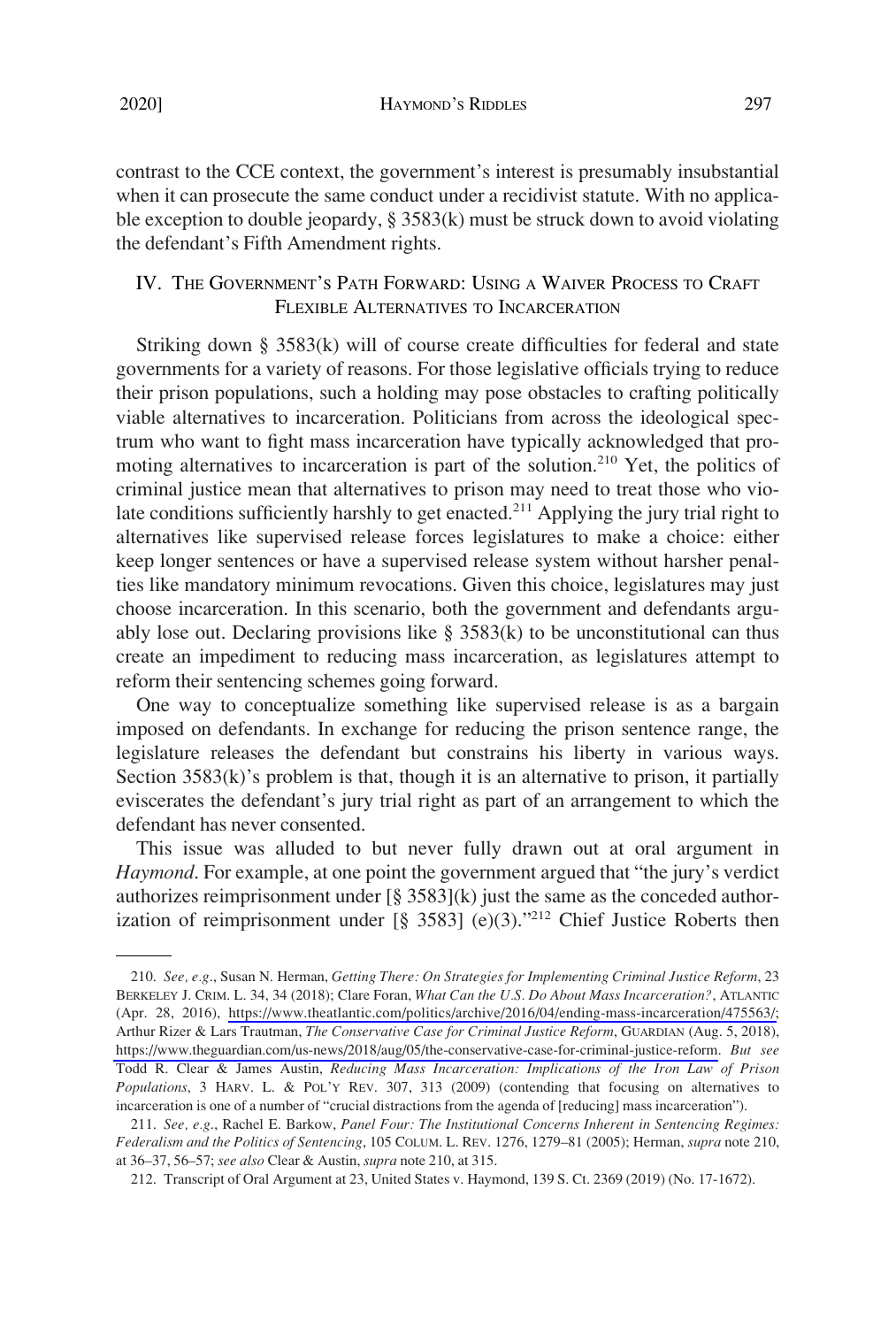responded "that's kind of a, like, bitter with the sweet argument. You know, you're going to get supervised release, but if you do, you're going to have to buy into what might present constitutional problems."<sup>213</sup> At another point, the government's lawyer attempted to analogize the supervised release system to parole, but Justice Sotomayor commented that "[w]ell, in parole, the original sentence was already X number of years, and the state granted a beneft and said, instead of serving 10 years, we'll let you serve eight if you behave. If you don't, you've got to fnish serving the two that we imposed originally."<sup>214</sup> What both Chief Justice Roberts and Justice Sotomayor were getting at is that the supervised release system and § 3583(k) do not properly or clearly make an exchange of the beneft of a shorter prison sentence for the "bitter" of a diminished jury trial right.

Legislatures could, however, constitutionally achieve a similar outcome to § 3583(k) by requiring defendants to prospectively waive their jury trial right in exchange for being granted supervised release and serving less time in prison. If a legislature would increase sentences because it cannot constitutionally enact provisions like  $\S$  3583(k), then it could instead offer the defendant a choice between more prison or supervised release with the  $\S$  3583(k)-type provision. The statute could be amended to require that the defendant be offered this bargain. It would effectively grant a statutory right to the defendant.<sup>215</sup> The waiver of the Sixth Amendment rights would not be absolute. Rather, it would last only for the period of supervised release and could extend only to revocation for committing crimes related to the original conviction. The procedural standards for the waiver could be based off of those for plea bargains, i.e., the waiver would have to be "voluntary and knowing."<sup>216</sup> The upshot is that the government and at least some defendants would be able to achieve an outcome that they both prefer.

For example, suppose that Congress was considering cutting the sentence for one of the crimes that requires registration in the National Sex Offender Registry but is now hesitant because § 3583(k) has been invalidated.<sup>217</sup> Perhaps Congress is troubled by dangerousness concerns about releasing offenders earlier if they cannot be more easily re-imprisoned for committing certain crimes. Further suppose that it was going to reduce the sentence for this crime by two years at both ends, from fve to ffteen years to three to thirteen years. If Congress is now unwilling to cut the sentence, it has an alternative. Congress can instead provide that a defendant be released onto supervised release two years early, *if* they waive their rights and agree to accept potential reincarceration under a  $\S$  3583(k)-type provision

<sup>213.</sup> *Id*. at 24.

<sup>214.</sup> *Id*. at 4.

<sup>215.</sup> This system would admittedly bring supervised release closer to parole. But crucially, it still would avoid what Congress saw as parole's principal faw, the potential for arbitrariness. *See supra* notes 37–40 and accompanying text. Under this system, all defendants with the same conviction would be treated the same. They would, in effect, all be offered the exact same deal.

<sup>216.</sup> Boykin v. Alabama, 395 U.S. 238, 243 n.5 (1969) (quoting Johnson v. Zerbst, 304 U.S. 458, 466 (1938)).

<sup>217.</sup> Admittedly, this is an oversimplifed example, but it demonstrates the larger theoretical point.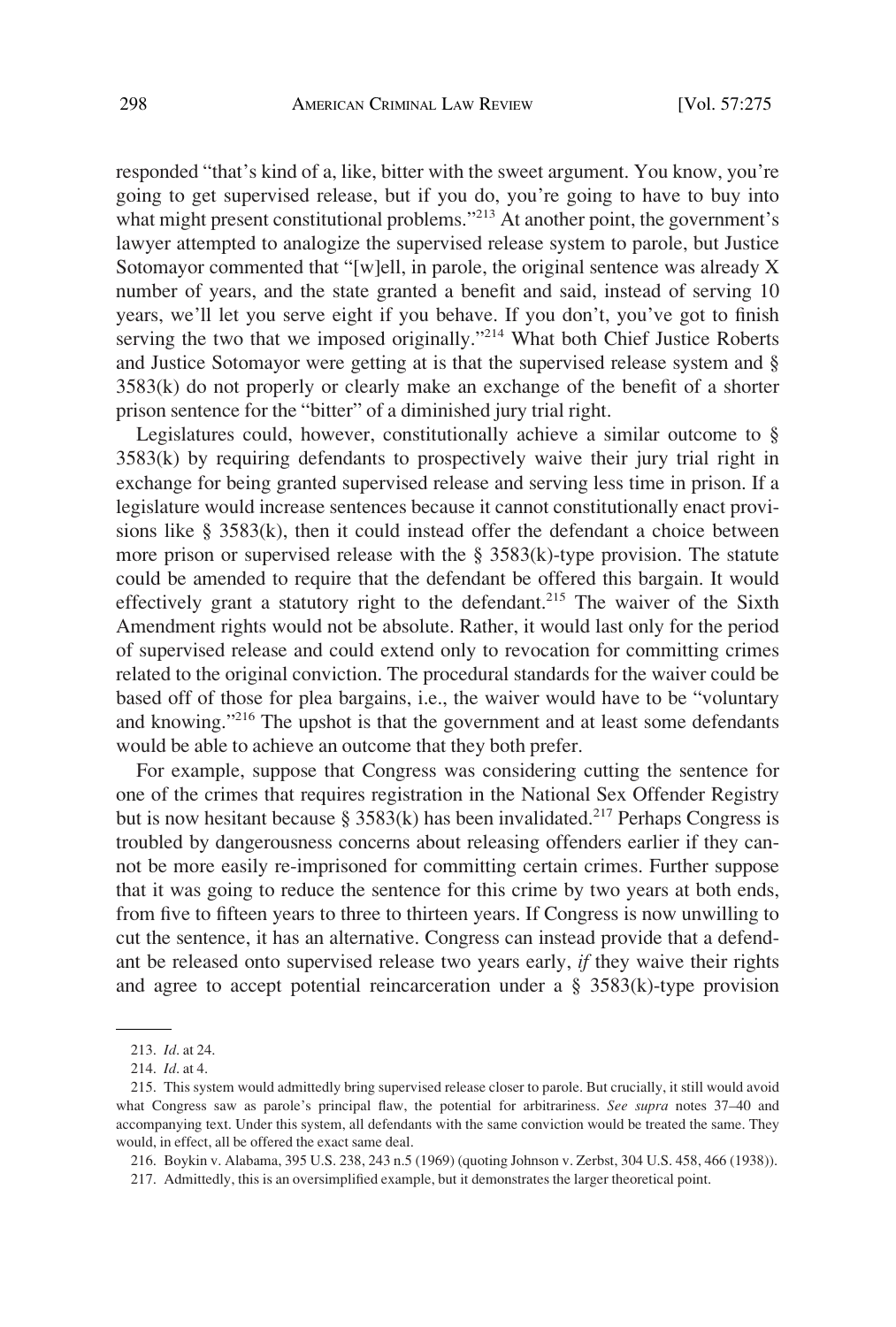during the term of supervised release.<sup>218</sup> If the defendant prefers to get out earlier in exchange for making the waiver, then he can take the deal. If not, the defendant can say no and will be no worse off.

Even though such a scheme still burdens the right to a jury trial, it should be constitutional. The case law on burdening constitutional rights in exchange for benefts is somewhat muddled.219 In *United States v. Jackson*, the Supreme Court struck down a provision that allowed a jury to sentence a defendant to death, but insulated the defendant from any possible capital sentence if he either waived a jury trial or pled guilty.<sup>220</sup> By discouraging the defendant from pleading not guilty and seeking a jury trial, the statute "needlessly chill[ed] the exercise of basic constitutional rights."<sup>221</sup> The government argued that the provision served the purpose of "mitigat[ing] the severity of [capital] punishment"222 by "limiting the death penalty to cases where the jury recommend[ed] its imposition."223 The Court rejected this argument.224 It noted that the government could instead limit the death penalty to cases in which a jury recommends death by having a jury decide the sentence in all cases, regardless of whether the defendant waived the jury trial or pleaded guilty.225 As the burden on the jury trial right was "unnecessary and therefore excessive," the death penalty provision had to be struck down.<sup>226</sup>

Yet, soon after deciding *Jackson*, the Court appeared to change course. In a series of decisions, it upheld the constitutionality of plea bargains, even in situations in which it was clear that the defendant had taken the deal—and accordingly waived the jury trial right—only to receive a lower sentence.<sup>227</sup> In *Brady v. United States*, the Court upheld a guilty plea that was made under the very provision struck down in *Jackson*, based on the rationale that the plea was "voluntary" and "knowing."228 Even if the unconstitutional death penalty provision was the "but for" cause of the defendant's guilty plea, the Court explained, that would not rise

<sup>218.</sup> Alternatively, Congress could provide that the judge impose an automatic two-year sentence reduction from whatever they were going to sentence the defendant, if the defendant agrees to waive their Sixth Amendment rights and accept § 3583(k).

<sup>219.</sup> *See* Joseph L. Hoffmann et al., *Plea Bargaining in the Shadow of Death*, 69 FORDHAM L. REV. 2313 (2001) (observing inconsistencies among cases and proposing potential paths of reconciliation); *see also* Jason Mazzone, *The Waiver Paradox*, 97 NW. U. L. REV. 801 (2003) (arguing that Supreme Court's approach to burdens on constitutional rights is completely different in criminal procedure than it is in other areas).

<sup>220. 390</sup> U.S. 570, 571–73 (1968).

<sup>221.</sup> *Id*. at 582.

<sup>222.</sup> *Id*.

<sup>223.</sup> *Id*. at 581.

<sup>224.</sup> *Id*. at 582.

<sup>225.</sup> *Id*. at 582–83.

<sup>226.</sup> *Id*.

<sup>227.</sup> *See* North Carolina v. Alford, 400 U.S. 25 (1970); Parker v. North Carolina, 397 U.S. 790 (1970); Brady v. United States, 397 U.S. 742 (1970). *Bordenkircher v. Hayes*, 434 U.S. 357 (1978), extended this principle further. The Court upheld a defendant's conviction for an offense even though it was undisputed that the prosecutor had only charged the defendant with that offense because the defendant had refused to take a plea deal. *Id*. at 364–65.

<sup>228.</sup> *Brady*, 397 U.S. at 748.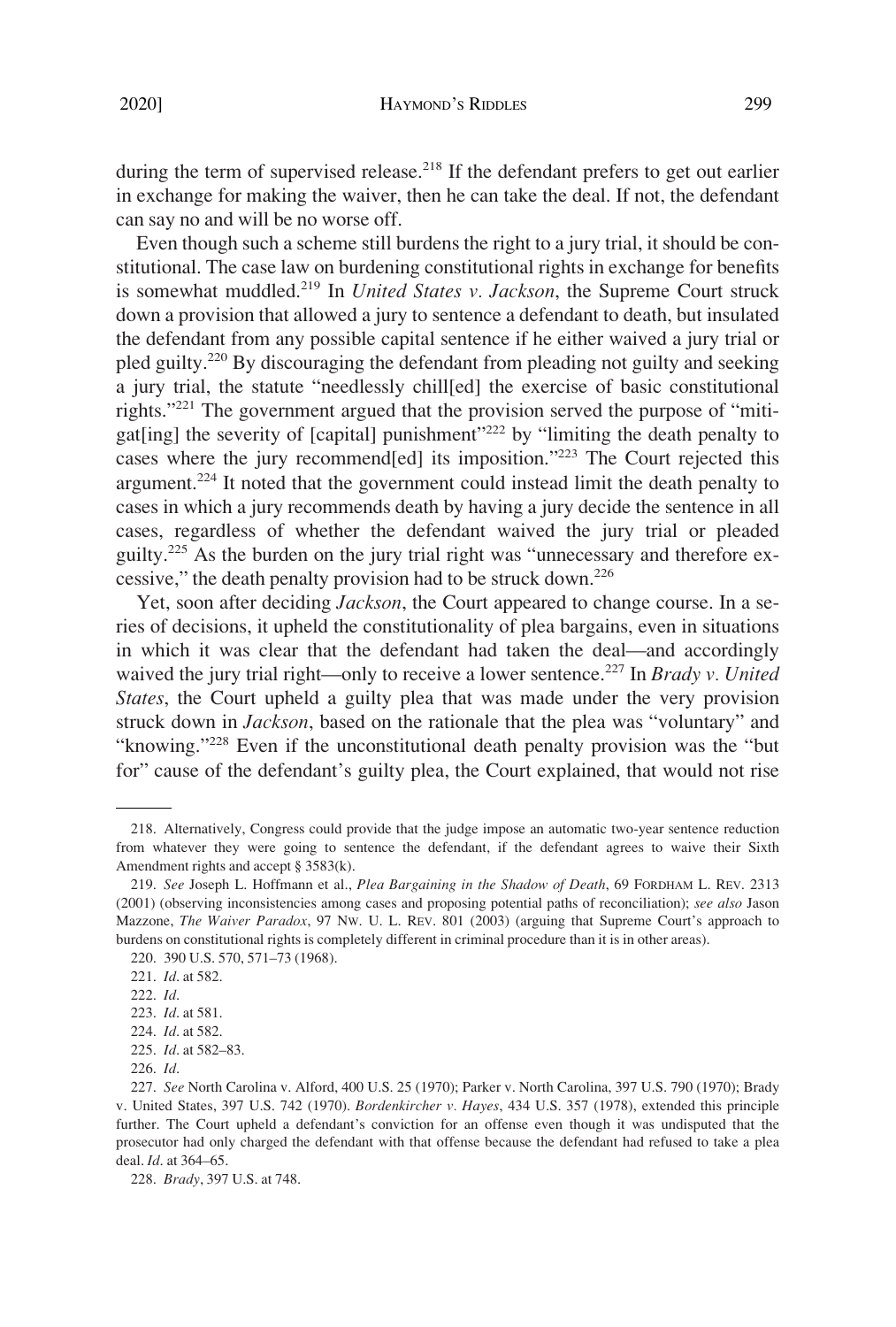to the level of coercion required to defeat the plea.229 For the *Brady* court, many aspects of the criminal process encouraged guilty pleas and plea bargaining had tremendous advantages for both the defendant and state.<sup>230</sup>

The Court further departed from *Jackson* in *Corbitt v. New Jersey*. 231 That case concerned a statutory scheme that gave defendants a mandatory life sentence if they pleaded guilty but created the possibility of a signifcantly shorter sentence if the defendant pleaded *non vult* or *nolo contendere*. 232 Despite the obvious resemblance to *Jackson*, the *Corbitt* court distinguished that case on two grounds. First, *Corbitt* did not involve a death sentence, even though the Court explicitly declined to limit *Jackson*'s holding to capital cases.<sup>233</sup> Second, *Jackson* involved a case where the maximum possible sentence depended on the defendant seeking a jury trial, whereas in *Corbitt* the maximum possible sentence was the same for all defendants.234 The *Corbitt* court then proceeded to apply the plea-bargaining precedents, finding that their reasoning dictated that the Court uphold the New Jersey statute.<sup>235</sup>

Overall, *Jackson*—and not the plea-bargaining cases or *Corbitt*—still seems to be the relevant case for evaluating the constitutionality of the above proposal. Similar to *Jackson*, it is not a plea bargain because it would be derived from statute and not from a deal made with a prosecutor.<sup>236</sup> The proposal is also different from *Corbitt* because it would involve altering the maximum punishment possible. Like *Corbitt*, though, revocation of supervised release cannot result in a capital sentence, but it was unclear how much that distinction factored into the result of that case.

*Id*.

231. 439 U.S. 212 (1978).

232. *Id*. at 215.

233. *Id*. at 217.

235. *Id*. at 221 ("There is no difference of constitutional signifcance between *Bordenkircher* and this case."). 236. To the extent that there are constitutional problems with this statutory proposal, the government could achieve fairly similar results by having prosecutors include a Sixth Amendment waiver for supervised release revocations as part of the terms of the overall plea bargain. Based on the Supreme Court's treatment of plea bargains, such a practice would be certainly upheld. The downside is it would introduce more arbitrariness and disparate treatment for similarly situated defendants. Not every defendant would receive the same beneft in exchange for consenting to the waiver.

<sup>229.</sup> *Id*. at 750 ("That the statute caused the plea in this sense does not necessarily prove that the plea was coerced and invalid as an involuntary act.").

<sup>230.</sup> *See id*. at 752. The Court stated:

<sup>[</sup>B]oth the State and the defendant often fnd it advantageous to preclude the possibility of the maximum penalty authorized by law. For a defendant who sees slight possibility of acquittal, the advantages of pleading guilty and limiting the probable penalty are obvious—his exposure is reduced, the correctional processes can begin immediately, and the practical burdens of a trial are eliminated. For the State there are also advantages—the more promptly imposed punishment after an admission of guilt may more effectively attain the objectives of punishment; and with the avoidance of trial, scarce judicial and prosecutorial resources are conserved for those cases in which there is a substantial issue of the defendant's guilt or in which there is substantial doubt that the State can sustain its burden of proof.

<sup>234.</sup> *Id*. This rationale echoes the distinction made in *Harris*, that was ultimately discarded in *Alleyne*.